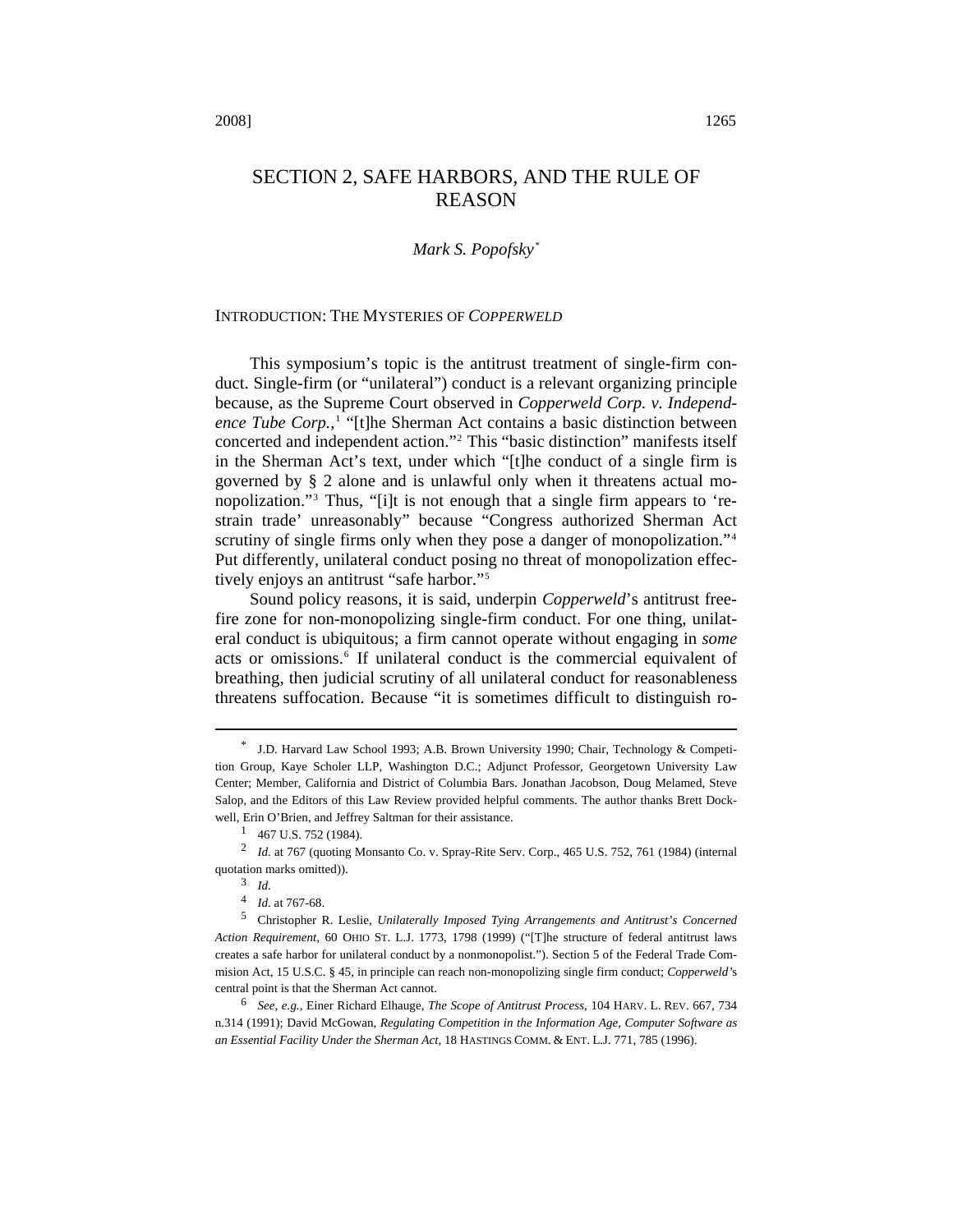bust competition from conduct with long-run anticompetitive effects," the *Copperweld* court explained, subjecting a firm's every act or omission to antitrust scrutiny absent a threatened monopoly screen could "dampen the competitive zeal of a single aggressive entrepreneur."[7](#page-1-0) By contrast, concerted action, governed principally by Sherman Act Section 1, requires col-laboration.<sup>[8](#page-1-1)</sup> Concerted action, the argument and analogy thus runs, goes beyond breathing and is in some sense exceptional.

For another, concerted action, *Copperweld* asserted, "is fraught with anticompetitive risk."[9](#page-1-2) "Certain agreements, such as horizontal price fixing and market allocation, are thought so inherently anticompetitive that each is illegal per se without inquiry into the harm it has actually caused."[10](#page-1-3) And even if the Rule of Reason rather than a per se rule applies, the "anticompetitive potential" of concerted action "is sufficient to warrant scrutiny even in the absence of incipient monopoly."[11](#page-1-4) By contrast, it is argued, "unilateral exclusionary conduct of the sort that Section 2 uniquely addresses probably poses little threat to consumer welfare."[12](#page-1-5)

So is the received wisdom. But are single-firm and concerted conduct *really* so different? Pressing on each pillar of the unilateral/concerted dichotomy (difference in nature of conduct; difference in anticipated consequences) suggests that each is more wobbly than *Copperweld* advanced. For example:

(1) Distinguishing "unilateral" from "concerted" conduct is not always straightforward, either conceptually or as a matter of evidentiary sufficiency. Take vertical agreements. *Colgate*[13](#page-1-6) and *Monsanto*[14](#page-1-7) bequeathed a complicated doctrine for inferring agreements.[15](#page-1-8) An agreement cannot be established merely from a manufacturer's acquiescence to retailerdemanded conduct, even though in a lay sense one might deem request fol-

<span id="page-1-0"></span><sup>7</sup> *Copperweld*, 467 U.S. at 767-68. *See also* Alan J. Meese, *Intrabrand Restraints and the Theory of the Firm*, 83 N.C. L. REV. 5, 35-37 (2004) (explicating *Copperweld*'s rationales).

<span id="page-1-1"></span><sup>8</sup> *Copperweld*, 467 U.S. at 768 ("Section 1 of the Sherman Act . . . reaches unreasonable restraints of trade effected by a 'contract, combination . . . or conspiracy' between separate entities.").

<span id="page-1-2"></span><sup>9</sup> *Id.* at 768-69. *See generally* Meese, *supra* note 7, at 32-35 (discussing justification for *Copperweld*'s distinction between unilateral and concerted action).

<sup>10</sup> *Copperweld*, 467 U.S. at 768 (citing N. Pac. Ry. Co. v. United States, 356 U.S. 1, 5 (1958)).

<sup>11</sup> *Id.* at 769.

<span id="page-1-5"></span><span id="page-1-4"></span><span id="page-1-3"></span><sup>12</sup> Charles F. (Rick) Rule, *The Section 2 "Mess": Do We Really Need It or Can We at Least Make It Better?*, Written Submission to the Antitrust Modernization Commission 12 (Sept. 29, 2005) (on file with author). *See also id.* at 5-6 (arguing that "exclusionary conduct" harms consumer welfare only indirectly"). Indeed, Rule argues, consumers would be better off if the antitrust laws did not reach unilateral conduct and Section 2 were repealed. *Id.* at 12.

<sup>13</sup> United States v. Colgate & Co., 250 U.S. 300 (1919).

<sup>14</sup> Monsanto Co. v. Spray-Rite Serv. Corp., 465 U.S. 752 (1984).

<span id="page-1-8"></span><span id="page-1-7"></span><span id="page-1-6"></span><sup>15</sup> *See generally* ABA SECTION OF ANTITRUST LAW, ANTITRUST LAW DEVELOPMENTS 3-26 (6th ed. 2007).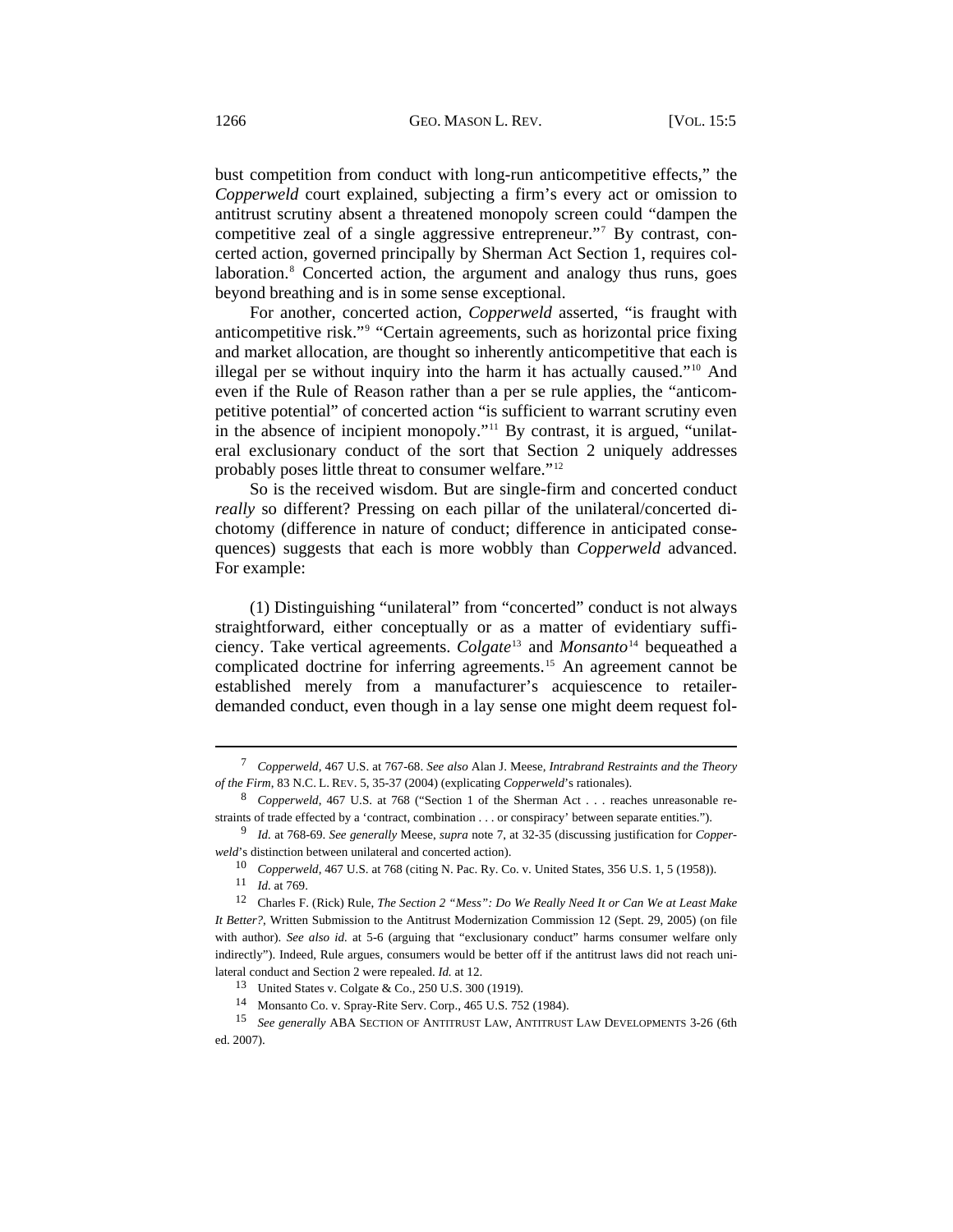lowed by acquiescence an agreement to engage in the sought conduct.<sup>[16](#page-2-0)</sup> This difficulty in defining and ascertaining concerted action pervades the entire field of vertical agreements, extending not only to vertical pricefixing (now less relevant after the Supreme Court overruled *Dr. Miles*[17](#page-2-1)), but also to tying, exclusive dealing, and other vertical practices;

(2) Similar issues cloud identifying horizontal agreements. The Sherman Act's "basic distinction" between unilateral and concerted action precludes applying Section 1 to mere oligopolistic coordination.<sup>[18](#page-2-2)</sup> But many have questioned why this is so, since such interdependent conduct, too, can be viewed as "offer" followed by "acceptance."[19](#page-2-3) Indeed, courts inferring "agreements" from price-signaling have been duly criticized as effectively condemning mere interdependence.<sup>[20](#page-2-4)</sup> And whether parallel behavior exhibits "plus" factors that can support an inference of agreement often is sharply disputed.<sup>[21](#page-2-5)</sup> The upshot is this: whether clear, undisputed facts add up to a Sherman Act agreement is often not self-evident. The conduct must be characterized;

(3) Even when conduct is indisputably "unilateral" or "concerted," characterization is often required to determine which conduct is subject to antitrust scrutiny. Consider the quotidian act of selling at a particular price. If a rival challenges the conduct as illegal, what act is subject to challenge? Only the "unilateral" act of *setting* the price, subject only to Sherman Act Section 2? Or also the "concerted" act of *selling* at that price, in principle subject to Sherman Act Section 1 because it involves a sales transaction (concerted action)?[22](#page-2-6) If the answer is that *setting* the low price is the offense and that Section 1 is not implicated (that is, the sale transaction, which just

<span id="page-2-0"></span><sup>16</sup> *See, e.g.*, Bailey's Inc. v. Windsor Am., Inc., 948 F.2d 1018, 1027-29 (6th Cir. 1991) (requiring "'evidence that reasonably tends to prove . . . a conscious commitment to a common scheme designed to achieve an unlawful objective'" (quoting Monsanto Co. v. Spray-Rite Serv. Corp., 465 U.S. 752, 764 (1984))).

<span id="page-2-1"></span><sup>17</sup> Dr. Miles Med. Co. v. John D. Park & Sons Co., 220 U.S. 373 (1911), *overruled by* Leegin Creative Leather Prods., Inc. v. PSKS, Inc., 127 S. Ct. 2705 (2007).

<sup>18</sup> *See, e.g.*, Bell Atlantic Corp. v. Twombly, 127 S. Ct. 1955, 1964 (2007).

<span id="page-2-3"></span><span id="page-2-2"></span><sup>19</sup> *E.g.*, *In re* High Fructose Corn Syrup Antitrust Litig., 295 F.3d 651, 654 (7th Cir. 2002) (Posner, J.) ("If a firm raises price in the expectation that its competitors will do likewise, and they do, the firm's behavior can be conceptualized as the offer of a unilateral contract that the offerees accept by raising their prices.").

<span id="page-2-4"></span><sup>20</sup> *Compare In re* Coordinated Pretrial Proceedings in Petroleum Prods. Antitrust Litig., 906 F.2d 432, 446-50 (9th Cir. 1990) (inferring agreement from price signaling) *with* Gregory J. Werden, *Economic Evidence on the Existence of Collusion: Reconciling Antitrust Law with Oligopoly Theory*, 71 ANTITRUST L.J. 719, 748 & n.130 (2004) (criticizing *In re Petroleum Products*).

<sup>21</sup> *See, e.g.*, Toys "R" Us, Inc. v. FTC, 221 F.3d 928, 934-95 (7th Cir. 2000).

<span id="page-2-6"></span><span id="page-2-5"></span><sup>22</sup> *See, e.g.*, Multistate Legal Studies, Inc. v. Harcourt Brace Jovanovich Legal & Prof'l Publ'ns, Inc., 63 F.3d 1540, 1548-49 (10th Cir. 1995) (recognizing Section 1 predatory pricing theory); W. Concrete Structures Co. v. Mitsui & Co., 760 F.2d 1013, 1015-18 (9th Cir. 1985) (pre-*Brooke Group* case permitting a Section 1 predatory pricing claim). This issue matters because employing Section 1 to attack predatory pricing arguably could circumvent aspects of *Brooke Group*'s recoupment requirement.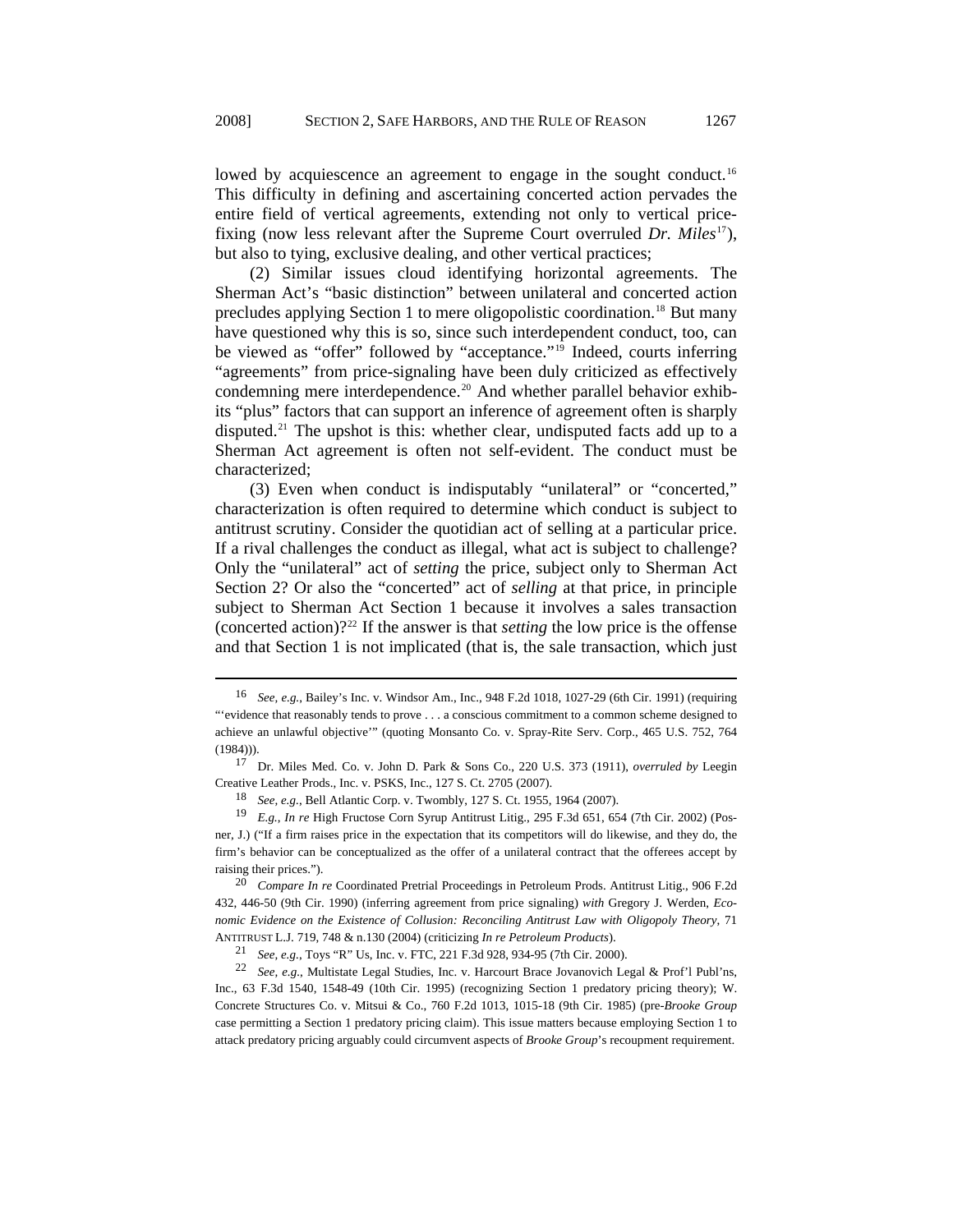implements the price, must be ignored), should payments for exclusive dealing be treated any differently (that is, the agreement ignored and only the consideration for it subject to challenge)?<sup>[23](#page-3-0)</sup> So-called "product design" cases raise similar issues. $24$  Technological integration, rather than contractual restrictions, may arguably cause separate products to be unavailable except in a package. Is only the technological integration by the monopolist (a unilateral act) subject to challenge, or is there also an implicit "agreement" by the customer (concerted action subject to Section 1) only to take one product if it takes the other?[25](#page-3-2) Once again, whether the *relevant* conduct is concerted or unilateral requires not merely analysis, but also characterization and judicial choice; and

(4) The *Copperweld* court's sweeping assertion that "[c]oncerted activity inherently is fraught with anticompetitive risk"[26](#page-3-3) has come under significant attack. Certain unilateral conduct, it is argued, may significantly threaten consumer welfare, particularly in the presence of network effects or other factors that may create durable entry barriers.<sup>[27](#page-3-4)</sup> By contrast, it is also argued, many mergers, joint ventures, and other forms of concerted conduct pose little, if no, anticompetitive threat, even if one or more of the participants has market power.<sup>[28](#page-3-5)</sup> The notion that concerted (even if horizontal) conduct is somehow exceptional increasingly lacks force when vast portions of the economy require competitor collaboration.<sup>[29](#page-3-6)</sup>  $\overline{a}$ 

<sup>24</sup> *See infra* Part III.A.

<span id="page-3-4"></span><span id="page-3-3"></span><sup>27</sup> *See, e.g.*, Steven C. Salop & R. Craig Romaine, *Preserving Monopoly: Economic Analysis, Legal Standards, and* Microsoft, 7 GEO. MASON L. REV. 617, 663-64 (1999).

<span id="page-3-5"></span><sup>28</sup> *See, e.g.*, Polk Bros., Inc. v. Forest City Enters., Inc., 776 F.2d 185, 188-89 (7th Cir. 1985) (Easterbrook, J.) ("Cooperation in the basis of productivity. It is necessary for people to cooperate in some respects before they may compete in others, and cooperation facilitates efficient production. . . . Joint ventures, mergers, systems of distribution—all these and more require extensive cooperation, and all are assessed under a Rule of Reason that focuses on market power and the ability of the cooperators to raise price by restricting output. The war of all against all is not a good model for any economy. Antitrust law is designed to ensure an appropriate blend of cooperation and competition, not to require all economic actors to compete full tilt at every moment." (citations omitted)); Thomas M. Jorde & David J. Teece, *Rule of Reason Analysis of Horizontal Arrangements: Agreements Designed to Advance Innovation and Commercialize Technology*, 61 ANTITRUST L.J. 579, 600-09 (1993) (arguing for applying an "innovation-sensitive" Rule of Reason to horizontal agreements that raises the threshold for demonstrating substantial market power).

<span id="page-3-6"></span><sup>29</sup> Some argue that collusive and exclusionary conduct can be distinguished based on which actors experience the conduct's consequences. For example, it is argued that a collusion case focuses on

<span id="page-3-0"></span><sup>23</sup> *Cf.* NicSand, Inc. v. 3M Co., 507 F.3d 442, 452 (6th Cir. 2007) (en banc) (analyzing up-front discounts offered for exclusivity under predatory-pricing principles). The intersection of refusals to deal and vertical agreements (such as exclusive dealing and tying) raises similar issues. *Cf.* United States v. Dentsply Int'l, Inc., 399 F.3d 181, 186, 193 (3d Cir. 2005) (reasoning that exclusionary term enforced through a threat of future refusal to deal is "realistically . . . as effective as those in written contracts").

<span id="page-3-2"></span><span id="page-3-1"></span><sup>25</sup> *Cf.* United States v. Microsoft Corp., 253 F.3d 34, 84-85 (D.C. Cir. 2001) (en banc) (per curiam) (Microsoft conduct subject to Section 1 tying analysis included mix of contractual restriction and design decisions).

 $26$  Copperweld Corp. v. Independence Tube Corp., 467 U.S. 752, 768-69 (1984).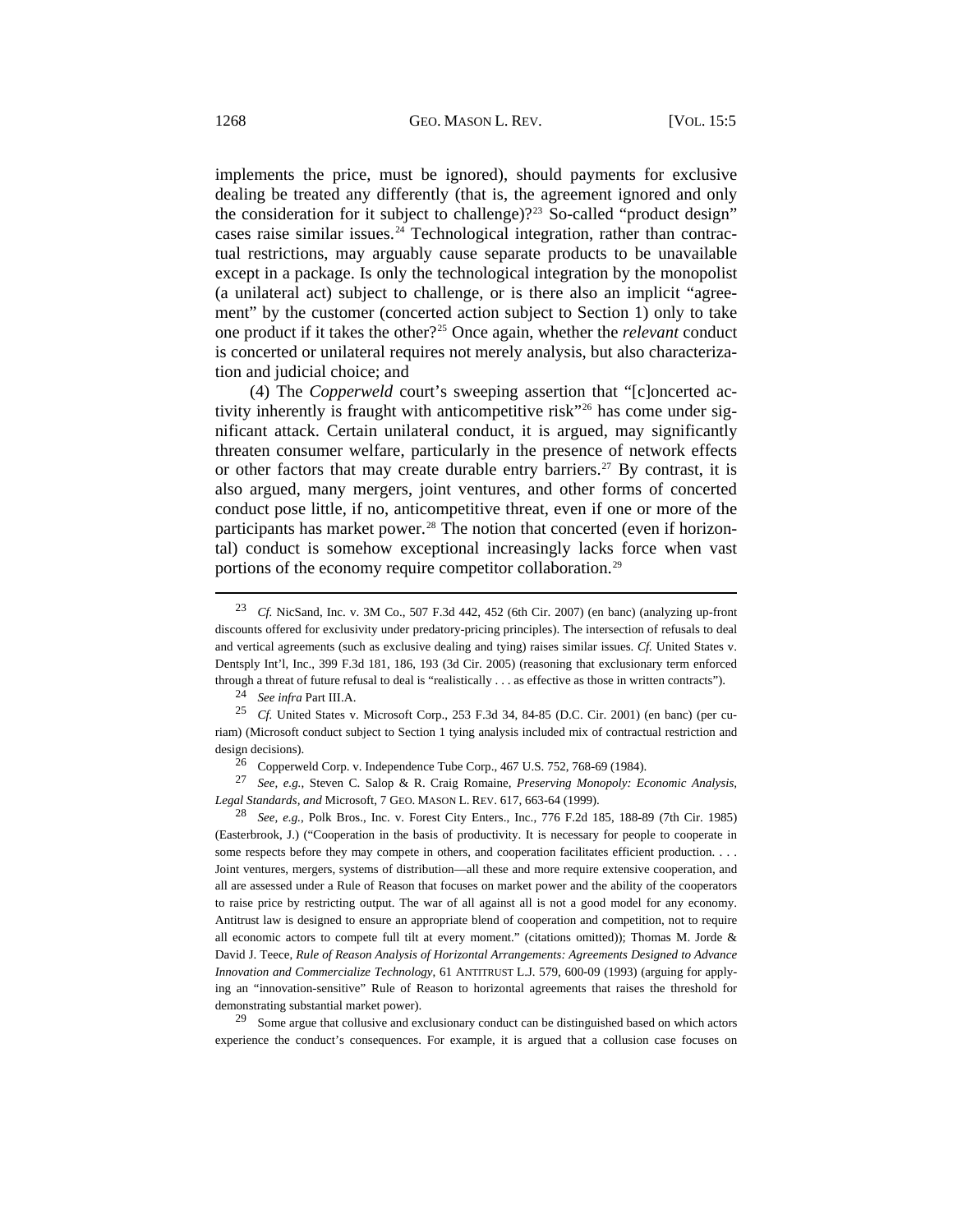Renewed interest by courts, agencies, and commentators in determining the content of Section 2 of the Sherman Act has placed yet new stress on the unilateral/concerted dichotomy—and, some would argue, has further eroded *Copperweld*'s "basic distinction." Starting with *United States v. Microsoft Corp.*,<sup>[30](#page-4-0)</sup> the last decade has witnessed a renaissance of Sherman Act Section 2 litigation, a development which has focused antitrust academ-ics, courts, the agencies, and others on Section 2 legal tests.<sup>[31](#page-4-1)</sup> Some argue that Section 2 requires applying a specific legal test (for example, the profit-sacrifice test or the Rule of Reason's "balancing" test) to most or all conduct covered by that statute.<sup>[32](#page-4-2)</sup> By contrast, others (including this author) contend that Section 2 is not one size fits all. $33$  Rather, different legal tests properly govern the diverse conduct subject to Section 2; the appropriate test, depending on the circumstances, might include balancing, the "no eco-

l

<span id="page-4-2"></span><sup>32</sup> *Compare* A. Douglas Melamed, *Exclusive Dealing Agreements and Other Exclusionary Conduct—Are There Unifying Principles*, 73 ANTITRUST L.J. 375, 389-403 (2006) (arguing for a single Section 2 legal test based on the "profit sacrifice" principle) *with* Steven C. Salop, *Exclusionary Conduct, Effect on Consumers, and the Flawed Profits-Sacrifice Standard*, 73 ANTITRUST L.J. 313-14 (2006) ("[A] better standard to govern exclusionary conduct is the consumer welfare test, which is focused directly on the anticompetitive effect of exclusionary conduct on price and consumer welfare."). *See also* Thomas A. Lambert, Weyerhaeuser *and the Search for Antitrust's Holy Grail*, 2007 CATO SUP. CT. REV. 277, 298-313 (advocating the "equally efficient rival" test as superior to other Section 2 legal tests).

<span id="page-4-3"></span><sup>33</sup> *E.g.*, Mark S. Popofsky, *Defining Exclusionary Conduct: Section 2, the Rule of Reason, and the Unifying Principle Underlying Antitrust Rules*, 73 ANTITRUST L.J. 435, 437 (2006).

whether the defendants reduced their output; by contrast, an exclusion case requires focusing more broadly on rivals. A. Douglas Melamed, *Exclusionary Conduct Under the Antitrust Laws: Balancing, Sacrifice, and Refusals to Deal*, 20 BERKELEY TECH. L.J. 1247, 1247-48 (2005). Whatever the merits of this distinction, it is not *Copperweld*'s, which includes within concerted action exclusionary conduct implemented through agreement.

<sup>30 253</sup> F.3d 34 (D.C. Cir. 2001) (en banc) (per curiam).

<span id="page-4-1"></span><span id="page-4-0"></span><sup>31</sup> Melamed, *supra* note 29, at 1247-48 ("Important recent antitrust cases, involving allegations of monopolization and exclusionary conduct, including the Supreme Court's decision in *Trinko* and lower court decisions in *Microsoft*, *LePage's*, and *Xerox*, have focused attention on the evolving and uncertain standards regarding exclusionary conduct." (footnotes omitted)); Steven C. Salop, *Avoiding Error in the Antitrust Analysis of Unilateral Refusals to Deal*, Written Submission to the Antitrust Modernization Commission 4 (Sept. 21, 2005) (summarizing proposed legal tests), *available at* [http://govinfo.library.](http://govinfo.library.unt.edu/amc/commission_hearings/pdf/Salop_Statement_Revised%209-21.pdf) [unt.edu/amc/commission\\_hearings/pdf/Salop\\_Statement\\_Revised%209-21.pdf.](http://govinfo.library.unt.edu/amc/commission_hearings/pdf/Salop_Statement_Revised%209-21.pdf) *See generally* Symposium, Identifying Exclusionary Conduct Under Section 2, 73 ANTITRUST L.J. 311 (2006). The European Commission is undergoing a parallel process with respect to Article 82. *See* DIRECTORATE GEN. FOR COMPETITION, DG COMPETITION DISCUSSION PAPER ON THE APPLICATION OF ARTICLE 82 OF THE TREATY TO EXCLUSIONARY ABUSES 4 (2005), *available at* [http://ec.europa.eu/comm/competition/](http://ec.europa.eu/comm/competition/antitrust/others/discpaper2005.pdf) [antitrust/others/discpaper2005.pdf.](http://ec.europa.eu/comm/competition/antitrust/others/discpaper2005.pdf) *See generally* Bruce A. Facey & Dany H. Assaf, *Monopolization and Abuse of Dominance in Canada, the United States, and the European Union: A Survey*, 70 ANTITRUST L.J. 513 (2002). The European Court of First Instance's recent judgment against Microsoft is a prominent recent such development. *See* Case T-201/04, Microsoft Corp. v. Comm'n of the European Communities, 2007 WL 2693858 (Sept. 17, 2007).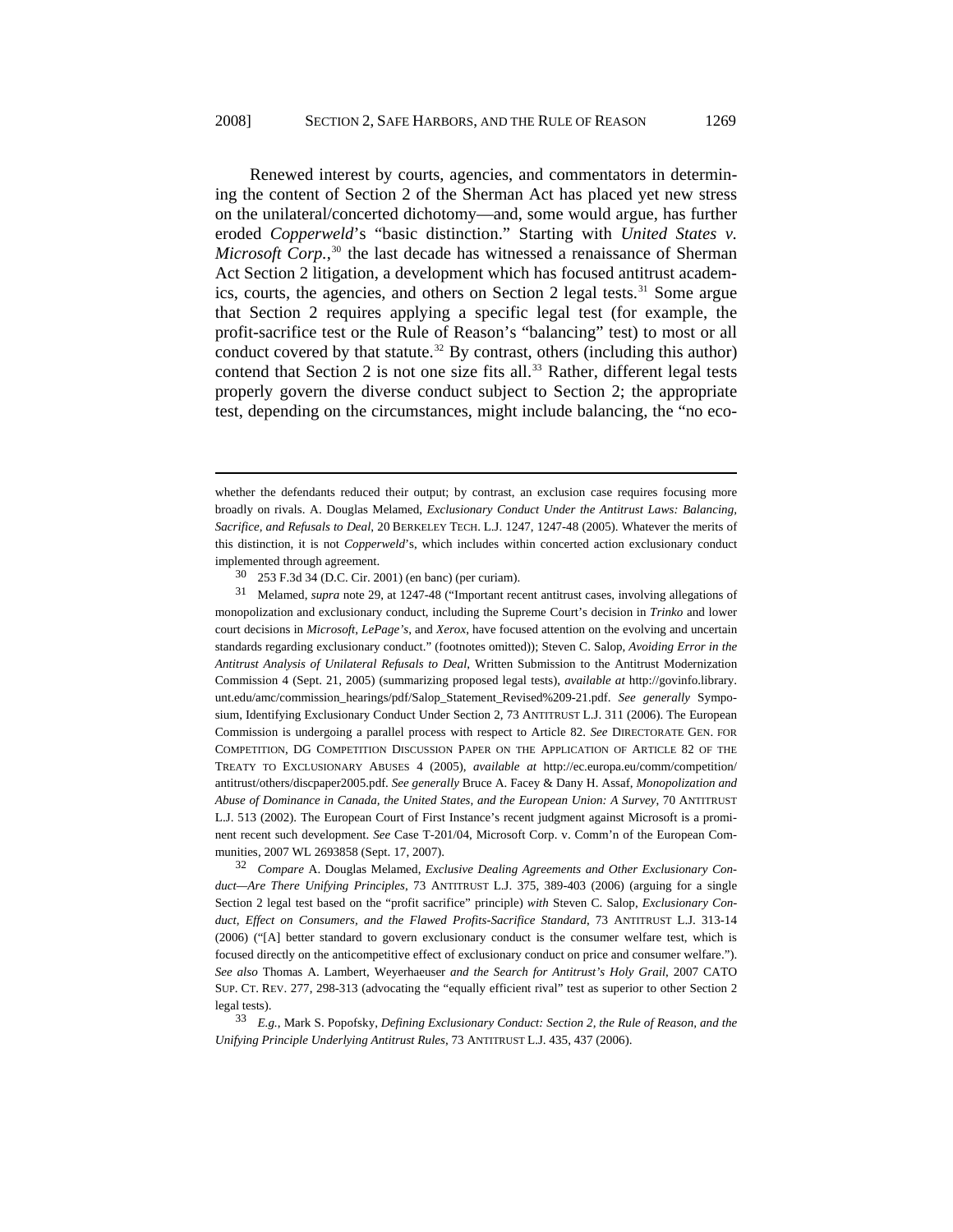nomic sense" or profit-sacrifice test, or a combination of different screens, rules, and standards as appropriate.<sup>[34](#page-5-0)</sup>

Courts have not yet definitely resolved the debate between the "single test" and "multiple tests" Section 2 camps. However, Section 2 courts increasingly identify the Rule of Reason as an appropriate Section 2 legal test. Indeed, some courts have seemingly held, Section 2 *requires* applying the Rule of Reason.[35](#page-5-1) These decisions implicitly refute those who read *Copperweld*'s statement that "[c]oncerted activity subject to § 1 is judged more sternly than unilateral activity under § 2"[36](#page-5-2) to *require* applying a stricter test than Rule of Reason balancing to unilateral conduct.<sup>[37](#page-5-3)</sup> Instead, these decisions imply, *Copperweld* more modestly means that Section 2 is not implicated—that is, unilateral conduct cannot be subject to the Rule of Reason unless the conduct threatens monopolization. In other words, precluding the Rule of Reason's applicability to non-monopolizing unilateral conduct is the fundamental sense in which "Congress treated concerted behavior more strictly than unilateral behavior."<sup>[38](#page-5-4)</sup>

This seeming triumph of the Rule of Reason as supplying content to Section 2, however, leaves a significant question: how can the Rule of Reason, in its usual sense of "balancing" competitive effects (or, put differently, determining conduct's net effects on long-run consumer welfare), coexist with courts' refusal to apply "balancing" tests to certain conduct— most notably claims challenging pricing too low<sup>[39](#page-5-5)</sup> and refusals to deal?<sup>[40](#page-5-6)</sup> In other words, if Section 2, as the Supreme Court held in the seminal *Standard Oil* case, implements the *same* Rule of Reason as Section 1,<sup>[41](#page-5-7)</sup> how can

<sup>34</sup> *See id.*

<span id="page-5-1"></span><span id="page-5-0"></span><sup>35</sup> *See, e.g.*, United States v. Microsoft Corp., 253 F.3d 34, 59 (D.C. Cir. 2001) (en banc) (per curiam); Abbott Labs v. Teva Pharms. USA, Inc., 432 F. Supp. 2d 408, 422 (D. Del. 2006).

<sup>36</sup> Copperweld Corp. v Independence Tube Corp., 467 U.S. 752, 768 (1984).

<span id="page-5-3"></span><span id="page-5-2"></span><sup>37</sup> *See, e.g.*, Gregory J. Werden, *Identifying Exclusionary Conduct Under Section 2: The "No Economic Sense" Test*, 73 ANTITRUST L.J. 413, 428-31 (2006) (arguing that *Trinko* and *Copperweld* foreclose reading Section 2 to imply a consumer welfare test).

<span id="page-5-4"></span><sup>38</sup> *Copperweld*, 467 U.S. at 768; *cf.* Cascade Health Solutions v. PeaceHealth, 502 F.3d 895, 921- 22 n.22 (9th Cir. 2007) ("The 'predatory or anticompetitive conduct' element of § 2 attempt, like the conduct element of monopolization, encompasses more than violations of § 1." (quoting Cal. Computer Prods., Inc. v. IBM Corp., 613 F.2d 727, 737 (9th Cir. 1979) (internal quotation marks omitted))), *amended by* 515 F.3d 883 (9th Cir. 2008).

<sup>39</sup> *See* Brooke Group Ltd. v. Brown & Williamson Tobacco Corp., 509 U.S. 209, 222-24 (1993).

<span id="page-5-6"></span><span id="page-5-5"></span><sup>40</sup> *See* Verizon Commc'ns Inc. v. Law Offices of Curtis V. Trinko, LLP, 540 U.S. 398, 415-16 (2004) ("[The Sherman Act] does not give judges *carte blanche* to insist that a monopolist alter its ways of doing business whenever some other approach might yield greater competition.").

<span id="page-5-7"></span><sup>41</sup> Standard Oil Co. of N.J. v. United States, 221 U.S. 1, 61-62 (1911) ("When the 2d section [of the Sherman Act] is thus harmonized with . . . the 1st, it becomes obvious that the criteria to be resorted to in any given case for the purpose of ascertaining whether violation of the section have been committed is the rule of reason guided by established law.").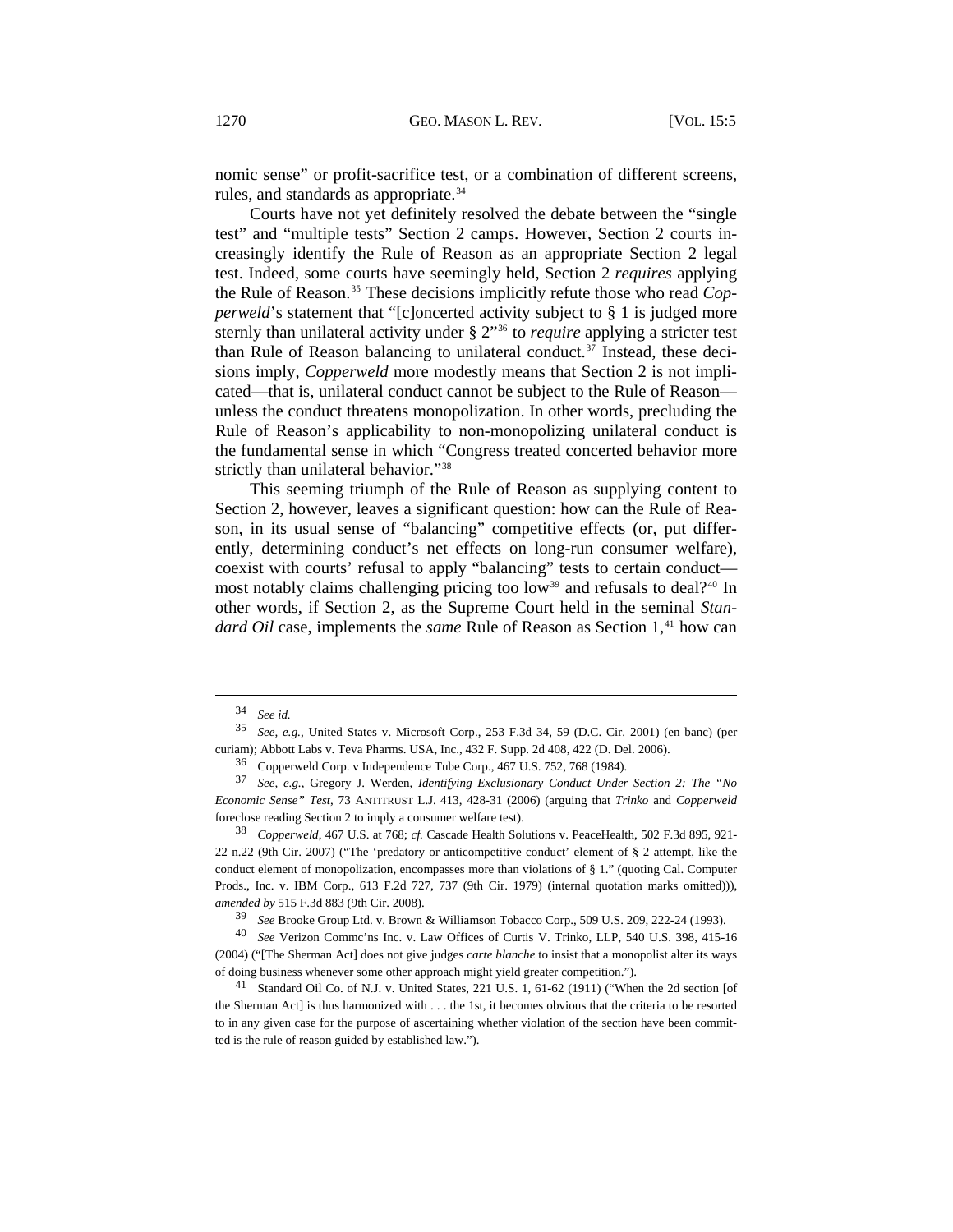that same Rule of Reason *not* apply to certain Section 2 conduct, as the Supreme Court also has held?<sup>[42](#page-6-0)</sup>

One answer is that Section 2 permits "safe harbors." That is, even if Rule of Reason balancing presumptively is the default Section 2 legal test, a more defendant-friendly rule—one that creates a conclusive presumption of legality given certain facts—ought to apply in the circumstances pre-sented.<sup>[43](#page-6-1)</sup> The below-cost pricing requirement for predatory pricing claims is perhaps the best example. Even though above-cost pricing by a would-be or actual monopolist *could* make consumers worse off in some circumstances, such conduct is nonetheless lawful.<sup>[44](#page-6-2)</sup> The reason, courts explain, is that judicially assessing the reasonableness of above-cost pricing would chill procompetitive price cutting.[45](#page-6-3) Thus, as long as firms do not sail out of the safe harbor by pricing below their own costs, the reasoning runs, firms can avoid the significant costs of scrutiny of their pricing strategies under Section 2, including possibly misguided damages awards imposed by unpredictable American juries.<sup>46</sup>

Although some have questioned whether the predatory pricing safe harbor serves its asserted purpose, $47$  many have argued it deserves emulation elsewhere in Section 2. Thus, safe harbors have been proposed for, among other conduct, "product design,"<sup>[48](#page-6-5)</sup> refusals-to-deal,<sup>[49](#page-6-6)</sup> and so-called "bundled discounts."[50](#page-6-7) Proponents, in advancing these safe harbors, implicitly wrap themselves in the banner of *Copperweld*. Safe harbors, it is asserted, should govern the conduct at issue because single-firm conduct *is* fundamentally different: the costs of subjecting the conduct to Rule of Rea-

<span id="page-6-2"></span><sup>44</sup> *See* Barry Wright Corp. v. ITT Grinnell Corp., 724 F.2d 227, 234-35 (1st Cir. 1983) (Breyer, J.).

<span id="page-6-3"></span><sup>45</sup> *See, e.g.*, *id.* at 234-36; *see also* Dennis W. Carlton, *Market Definition: Use and Abuse*, 3 COMPETITION POLICY INT'L 3, 12 n.12 (2007) (explicating rationale for predatory pricing safe harbor).

<sup>46</sup> *See, e.g.*, Joshua D. Wright, *Antitrust Law and Competition for Distribution*, 23 YALE J. REG. 169, 193 & n.93 (2006).

<span id="page-6-4"></span><sup>47</sup> *See, e.g.*, Paul L. Joskow & Alvin K. Klevorick, *A Framework for Analyzing Predatory Pricing Policy*, 89 YALE L.J. 213, 254 n.84 (1979) (identifying difficulties in applying cost-based tests).

<span id="page-6-7"></span><span id="page-6-6"></span><span id="page-6-5"></span><sup>48</sup> *See infra* Part III.A; *see also, e.g.*, David McGowan, *Between Logic and Experience: Error Costs and* United States v. Microsoft Corp*.*, 20 BERKELEY TECH. L.J. 1185, 1224-25 (2005) (suggesting that the *Microsoft* court erred in rejecting the "market correction" approach to the government's allegations that Microsoft anticompetitively fragmented java).

<span id="page-6-0"></span><sup>42</sup> *See* Weyerhaeuser Co. v. Ross-Simmons Hardwood Lumber Co., 127 S. Ct. 1069, 1076-78 (2007) (predatory bidding); *Trinko*, 540 U.S. at 415-16 (refusal to deal); *Brooke Group*, 509 U.S. at 222- 24 (single-product predatory pricing).

<span id="page-6-1"></span><sup>&</sup>lt;sup>43</sup> As Werden puts it, "some potentially exclusionary conduct is appropriately placed in a prudential safe harbor, and thus is not subject to any test." Werden, *supra* note 37, at 418. "Prudential safe harbors are an important adjunct to any test for exclusionary conduct, much as the per se rule is a critically important tool in the evaluation of the reasonableness of restraints of trade under Section 1 of the Sherman Act." *Id.* at 418 n.21.

<sup>49</sup> *See infra* Part III.B.

<sup>50</sup> *See infra* Part III.C.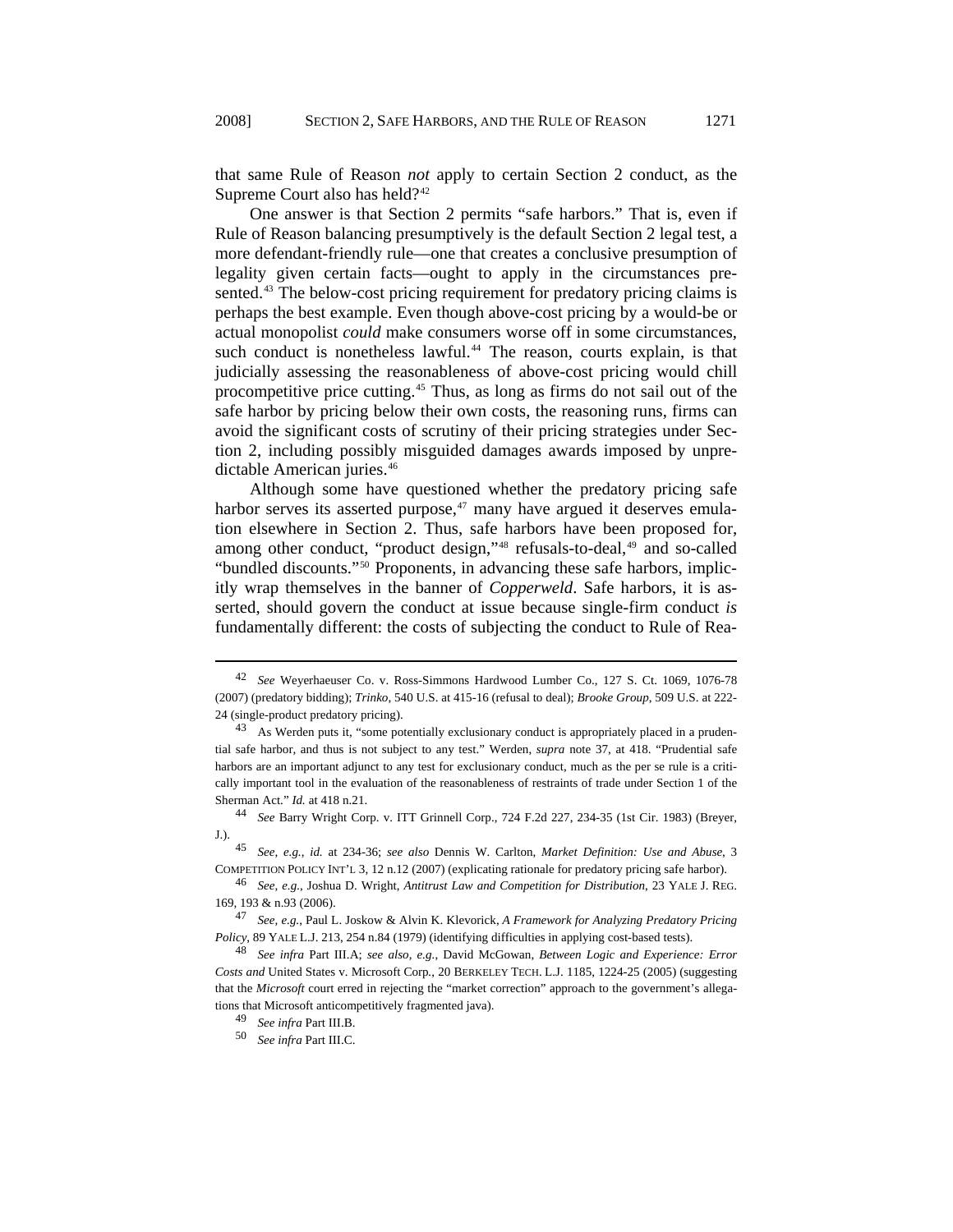son challenge are unacceptably high, including chilling the very competi-tive zeal that the Sherman Act is designed to promote.<sup>[51](#page-7-0)</sup> Viewed differently, multiplying Section 2 safe harbors is a strategy to stem the seeming erosion of *Copperweld*'s "basic distinction" between unilateral and concerted action wrought by the rediscovery that Section 2 invokes the Rule of Reason.

My purpose here is to explore the grounds for adopting Section 2 safe harbors in light of the underlying question of whether Section 2's liability framework should be fundamentally different than Section 1's. My premise is that the debate over whether single-firm and concerted conduct as a general matter properly are subject to different liability tests—that is, over the meaning of *Copperweld*—is misguided. The reason is that Section 2's Rule of Reason is flexible enough to encompass many articulations. The Rule of Reason is not simply a specific legal test that requires balancing anticompetitive effects against procompetitive justifications and considering less restrictive alternatives, but rather more generally supplies a *principle* by which courts generate legal tests in a common-law fashion. Section 2's Rule of Reason commands the federal courts to identify the legal test that, for the conduct in question, makes competition and consumers better off relative to applying some other legal test to that conduct. Put differently, the "balancing" the Rule of Reason requires can be, and as demonstrated below frequently is, performed at the level of selecting the governing Section 2 legal test; that legal test may (or may not) call for case-specific balancing or some other analysis.

This understanding of Section 2's Rule of Reason has implications for the practical question of whether courts should adopt other Section 2 safe harbors (in the sense of legal tests having the property that, when certain factors are present, the conduct is lawful under Section 2 without further scrutiny). Section 2 safe harbors are not some exception to the Rule of Reason, but rather *applications* of the Rule of Reason for the conduct in question. Safe harbors, as with any articulation of the Rule of Reason, must be demonstrated superior to alternative legal tests, because the safe harbor can be expected to produce lower error and enforcement costs when applied to the conduct in question than a different legal test. Understanding that safe harbors ought to be created by the same common-law process and justified by the same factors as any other Section 2 legal test, moreover, gives sharper focus to the considerations that courts ought to consider when adopting safe harbors, including: (1) Is the conduct discrete or heterogeneous?; (2) Can a categorical judgment be reached as to the conduct's likely impact on competition and consumer welfare?; (3) Is the proposed safe harbor administrable relative to either the otherwise applicable (default) or other candidate legal tests?; (4) Would the adopted safe harbor undesirably spill over to closely-related conduct?; and (5) Is application of the safe har-

<span id="page-7-0"></span><sup>51</sup> *See, e.g.*, Rule, *supra* note 12, at 4-7.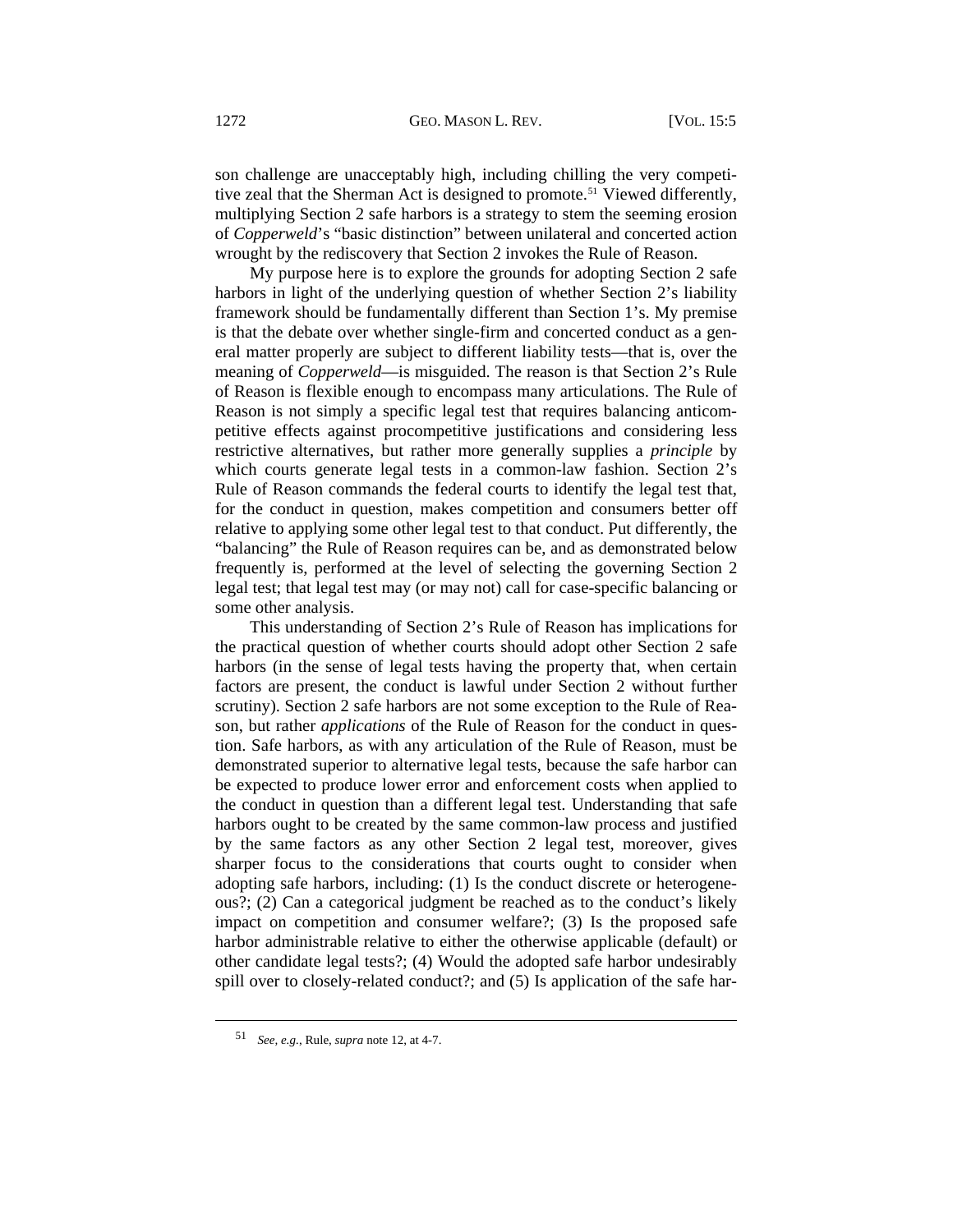bor likely materially to reduce "false positives" (that is, wrongly condemning conduct that may benefit consumers) without causing excessive "false negatives" (that is, wrongly exonerating conduct that may harm consumers) or exacerbating enforcement costs?

Accordingly, Part I below explains how courts employ Sherman Act Section 2's Rule of Reason to identify appropriate Section 2 legal tests. Part II develops the implications of Section 2's Rule of Reason for crafting safe harbors. Part III applies the framework elaborated in Part II to three areas where Section 2 safe harbors are frequently proposed: product design, refusals to deal, and bundled discounts. I conclude that, when a court confronts a request to adopt a safe harbor, it must not be too quick to assume that a balancing test otherwise would govern the conduct's legality and, for that reason, adopt the safe harbor. The choice is not a binary one between extremes; rather, Section 2's Rule of Reason instead might point toward adopting a different legal test that better serves the interests of competition and consumers. Put differently, although—as *Copperweld* instructs— Section 2's legal test is more stringent than Section 1's at least because single-firm conduct must threaten actual monopolization to trigger the Sherman Act, that is not the only permissible distinction in how the Rule of Reason applies to unilateral and concerted conduct. What other distinctions courts should draw depend on a context-specific analysis that courts must conduct with care.

### I. WHERE DO SECTION 2 LEGAL TESTS COME FROM?

l

Evaluating a safe harbor requires knowing what legal test otherwise governs. As noted, many Section 2 safe-harbor proposals presume that Rule of Reason balancing otherwise would govern the conduct.<sup>[52](#page-8-0)</sup> A safe harbor, it is argued, is far better for competition and consumers than Rule of Reason balancing, which threatens to chill procompetitive conduct even if the defendant is already a monopolist.<sup>[53](#page-8-1)</sup>

The assumption behind this justification for safe harbors—that a balancing test *must* govern all unilateral conduct absent an exception—is misconceived. Courts since *Microsoft* have asserted, with astonishingly little

<span id="page-8-0"></span><sup>52</sup> The assumption that Rule of Reason balancing governs absent a safe harbor is implicit, for example, in the Antitrust Modernization's Commission's analysis of "bundled discounts" under Section 2. *See generally* ANTITRUST MODERNIZATION COMM'N, REPORT AND RECOMMENDATIONS 94-101 (2007) [hereinafter AMC REPORT], *available at* [http://govinfo.library.unt.edu/amc/report\\_recommen](http://govinfo.library.unt.edu/amc/report_recommendation/chapter1.pdf)[dation/chapter1.pdf;](http://govinfo.library.unt.edu/amc/report_recommendation/chapter1.pdf) *see also, e.g.*, Jonathan M. Jacobson, *Exploring the Antitrust Modernization Commission's Proposed Test for Bundled Pricing*, ANTITRUST, Summer 2007, at 26 (characterizing the AMC's "harm to competition" back-stop to proposed safe harbor as "a basic rule of reason test").

<span id="page-8-1"></span><sup>53</sup> *See, e.g.*, Jacobson, *supra* note 52, at 27 (arguing that abandoning the AMC's proposed safe harbor would "deter many beneficial pricing strategies"); Melamed, *supra* note 32, at 389-95 (critiquing balancing and advocating sacrifice test in part on this ground).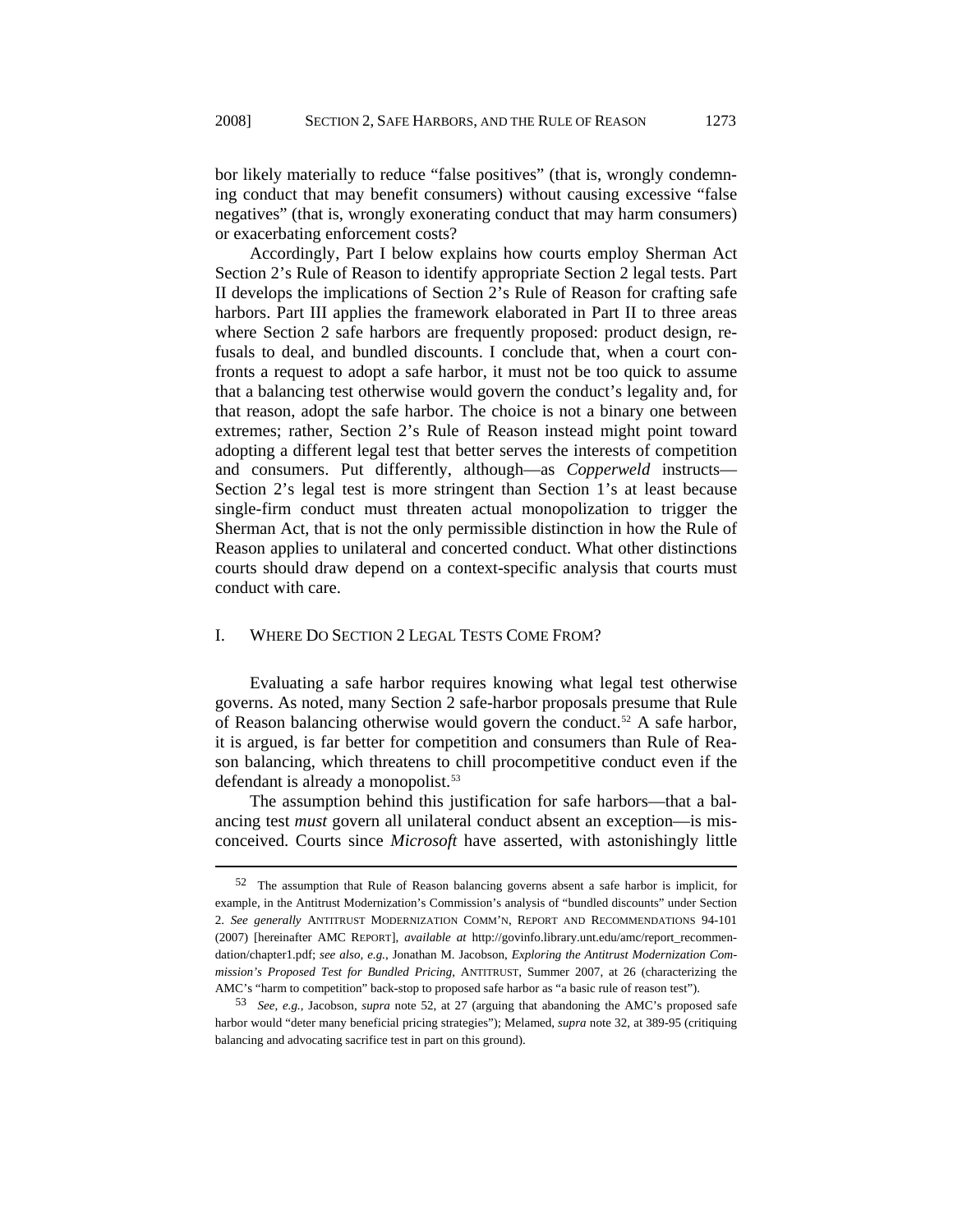dissent, that Section 2 requires applying the Rule of Reason.<sup>[54](#page-9-0)</sup> Nonetheless, it would be misleading to read these decisions to compel applying the Rule of Reason in the narrow sense of a specific legal test that balances anticompetitive effects and procompetitive justifications. Rather, Section 2's Rule of Reason, just like Section 1's, is more fundamentally a *principle* that guides that statute's common-law elaboration.<sup>[55](#page-9-1)</sup> Section 2's Rule of Reason directs courts to develop Section 2 legal tests by determining, for the conduct in question, the legal test that on balance is best for competition and consumers relative to other legal tests.<sup>[56](#page-9-2)</sup> Put differently, the Rule of Reason permits the balancing of procompetitive and anticompetitive consequences in light of enforcement costs and other factors not only in determining the consequences of particular conduct, but also in selecting the legal test to govern that conduct.[57](#page-9-3)

As developed more fully elsewhere,<sup>[58](#page-9-4)</sup> this more fundamental understanding of the Rule of Reason—as a principle for generating appropriate legal tests—is demonstrated by four inter-related observations:

(1) Section 2 is not, as a descriptive matter, "one size fits all." Rather than employ a unitary test, courts have applied a variety of legal tests to the heterogeneous conduct subject to Section 2. These tests include, among others, rules of per se legality, cost-based tests, the profit-sacrifice tests, balancing tests, certain special tests (such as for sham litigation), and rules of near per se illegality if the defendant is a monopolist and engages in the forbidden conduct.[59](#page-9-5) Indeed, in launching the U.S. antitrust agencies' recent hearings on Section 2 of the Sherman Act, former Federal Trade Commission ("FTC") Chairman Majoras recognized that the diversity of conduct subject to Section 2 "may mean there can be no unitary test, or that we simply need a broad framework that can accommodate a spectrum or sliding scale for levels of likelihood of competitive harm";<sup>[60](#page-9-6)</sup>

(2) Disparate Section 2 legal tests can be arranged on a spectrum according to the level of "intervention" (how plaintiff- or defendant-friendly is the test?). The resulting spectrum of Section 2 legal tests ranges from

<span id="page-9-1"></span><span id="page-9-0"></span><sup>54</sup> *See supra* note 31 and accompanying text. Some pre-*Microsoft* courts applied Rule of Reason analysis under Section 2. *See* Mid-Texas Commc'ns. Sys., Inc. v. AT&T Co., 615 F.2d 1372, 1389 n.13 (5th Cir. 1980) ("It is clear, however, that the analysis under section 2 is similar to that under section 1 regardless whether the rule of reason label is applied per se." (citing Byars v. Bluff City News Co., 609 F.2d 843, 860 (6th Cir. 1979))).

<sup>55</sup> *See* Popofsky, *supra* note 33, at 453-56.

<sup>56</sup> *Id.* 57 *See id.* at 457.

<sup>58</sup> *See generally id.* at 448-56.

<sup>59</sup> *See id.* at 441-42 (describing distinct legal tests).

<span id="page-9-6"></span><span id="page-9-5"></span><span id="page-9-4"></span><span id="page-9-3"></span><span id="page-9-2"></span><sup>60</sup> Deborah Platt Majoras, Chairman, FTC, The Consumer Reigns: Using Section 2 to Ensure a 'Competitive Kingdom' 11 (June 20, 2006), *available at* [http://www.ftc.gov/speeches/majoras/060620](http://www.ftc.gov/speeches/majoras/060620revisedhearingonsection2.pdf) [revisedhearingonsection2.pdf.](http://www.ftc.gov/speeches/majoras/060620revisedhearingonsection2.pdf)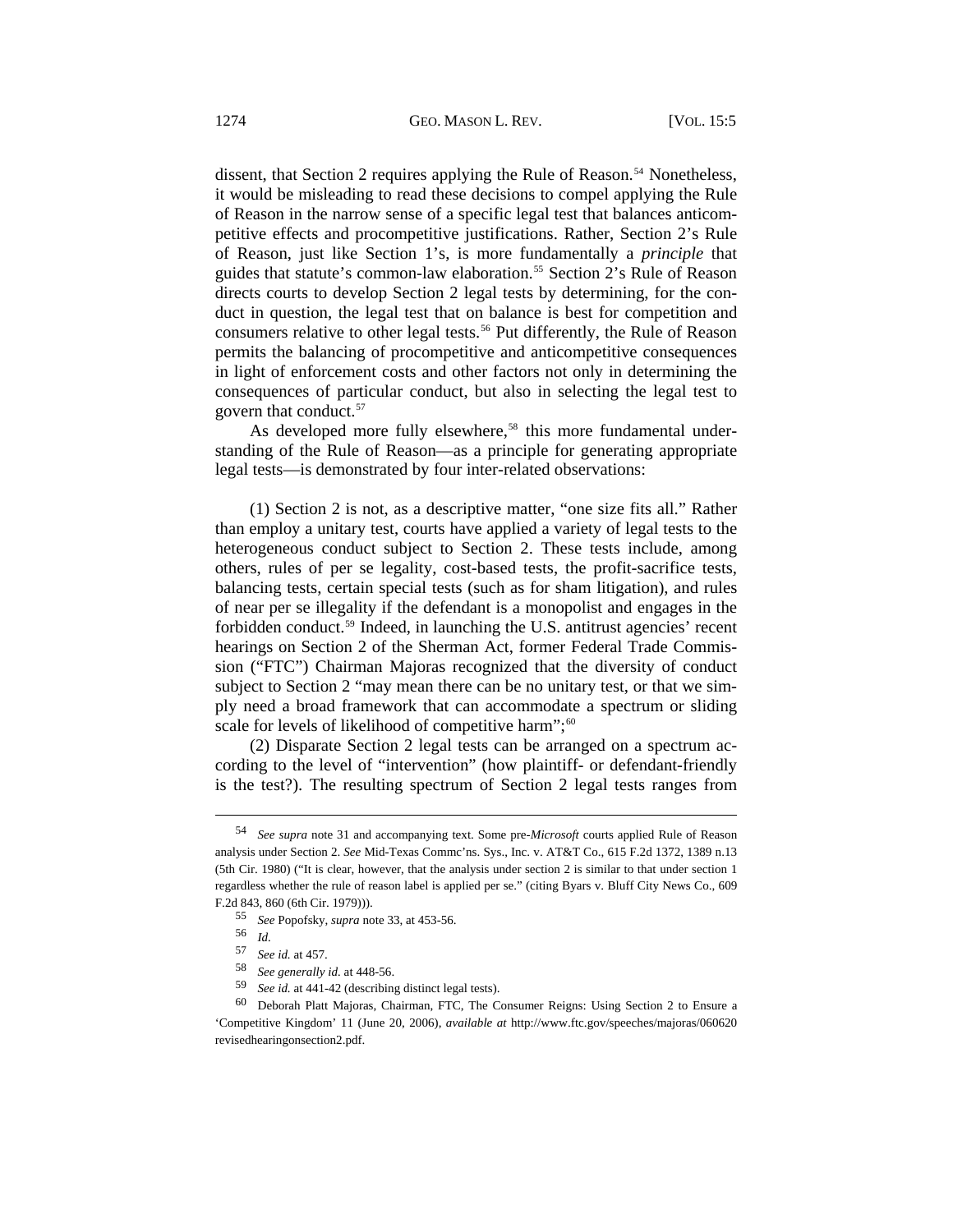*Alcoa*'s rule of per se legality for setting a high price to rules of near per se illegality for certain monopolizing "dirty tricks."<sup>[61](#page-10-0)</sup> Moreover, a greater level of intervention appears to correspond to a reduced threat of false positives, and an increased threat of false negatives, from applying the indicated legal test rather than some other legal test.<sup>[62](#page-10-1)</sup> Put differently, the indicated legal test for the conduct in question can be expressed as the legal test that best "balances" (more precisely, seeks to minimize) the competing considera-tions of error and enforcement costs;<sup>[63](#page-10-2)</sup>

(3) Key Section 2 decisions make plain that minimizing error and enforcement costs is the touchstone for crafting appropriate Section 2 legal tests.[64](#page-10-3) *Verizon Communications, Inc. v. Law Offices of Curtis V. Trinko, LLP*[65](#page-10-4) provides a recent example. The Court assessed whether "traditional antitrust principles" warranted recognizing a duty to deal in the circumstances by "weighting] a realistic assessment of fantitrust scrutiny's] costs" against what it found to be "slight benefits of antitrust intervention."[66](#page-10-5) Concluding that "[t]he cost of false positives counsels against an undue expan-sion of § 2 liability," the Court rejected the plaintiff's proposed legal test.<sup>[67](#page-10-6)</sup> *Trinko*, moreover, expressly invoked then-Judge Breyer's decision in *Town of Concord v. Boston Edison Co.*[68](#page-10-7) There, the court explained that, to label conduct exclusionary, "one must believe that the anticompetitive risks associated with [it] outweigh the possible benefits and the adverse administrative considerations."[69](#page-10-8) In other words, in deciding which legal test to adopt, Section 2 courts must apply a Rule of Reason. Then-Judge Breyer expressly made this connection between the Rule of Reason and Section 2 in another famous decision, *Barry Wright*. [70](#page-10-9) If the "challenged conduct is not 'exclusionary' for purposes of Sherman Act § 2, then a fortiori it does not violate

<sup>61</sup> Popofsky, *supra* note 33, at 441 (diagram of spectrum).

<sup>62</sup> *Id.* at 450-51.

<span id="page-10-3"></span><span id="page-10-2"></span><span id="page-10-1"></span><span id="page-10-0"></span><sup>63</sup> *Id.* at 457; *see also, e.g.*, Rule, *supra* note 12, at 15 ("Section 2 rules should be developed and implemented with a focus on avoiding false positives and minimizing administrative and uncertainty costs.").

<sup>64</sup> *See generally* Popofsky, *supra* note 33, at 452-53.

<sup>65 540</sup> U.S. 398 (2004).

<sup>66</sup> *Id.* at 411, 414.

<sup>67</sup> *Id.* at 414, 416.

<span id="page-10-7"></span><span id="page-10-6"></span><span id="page-10-5"></span><span id="page-10-4"></span>Id. at 412 (citing Town of Concord v. Boston Edison Co., 915 F.2d 17 (1st Cir. 1990) (Breyer, C.J.)).

<span id="page-10-8"></span><sup>69</sup> *Town of Concord*, 915 F.2d at 25; *see also id.* (holding that "a price squeeze in a fully-regulated industry . . . will not normally constitute 'exclusionary conduct' under Sherman Act § 2"). As of the date of this Essay, the Supreme Court is poised to decide whether a price squeeze is exclusionary when the defendant, it is assumed, has no antitrust duty to deal with the plaintiff in the wholesale market and charges prices above cost in the retail market. *See* linkLine Commc'ns, Inc. v. SBC California, Inc., 503 F.3d 876 (9th Cir. 2007), *cert. granted sub nom.* Pacific Bell Tel. Co. v. linkLine Commc'ns, Inc., No. 07-512, 2008 WL 2484729 (U.S. June 23, 2008).

<span id="page-10-9"></span><sup>70</sup> *See* Barry Wright Corp. v. ITT Grinnell Corp., 724 F.2d 227, 239 (1st Cir. 1983) (Breyer, J.).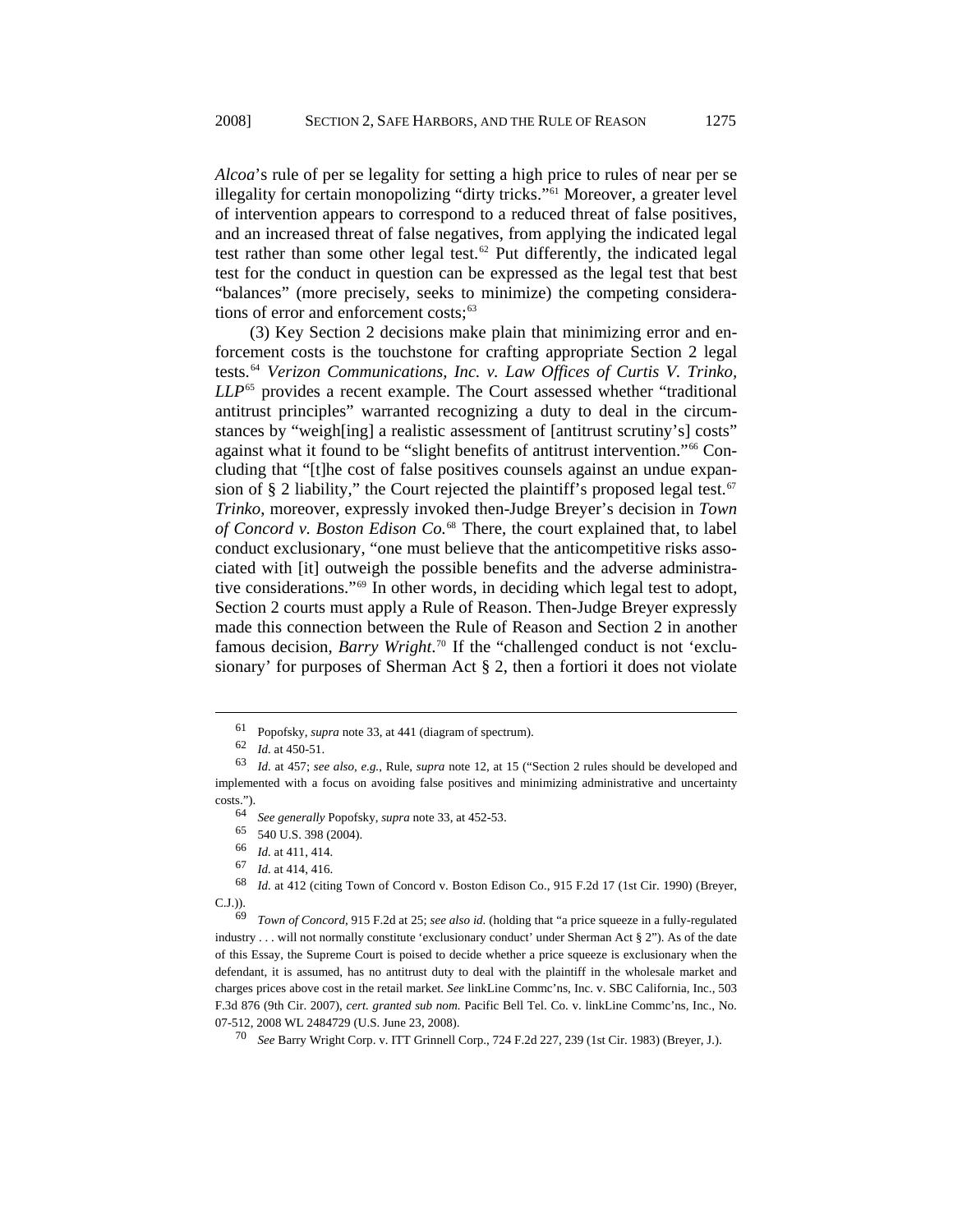the other provisions" of the antitrust laws.[71](#page-11-0) Put more crisply, "conduct that is not 'exclusionary' is not 'unreasonable'";<sup>[72](#page-11-1)</sup> and

(4) Recognition that Section 2 invokes the Rule of Reason does not invariably lead courts to engage in a case-specific balancing of anticompetitive effects against procompetitive justifications. For example, the *Microsoft* court privileged Microsoft's development and marketing of its IE Access Kit and creation of certain incompatibilities between its Java Virtual Machine ("JVM") and Sun's JVM, even though those acts hindered rivals.<sup>[73](#page-11-2)</sup> The conduct, the court reasoned, was not *anticompetitive*. [74](#page-11-3) By refusing to "balance" long-term competitive harm against other effects in these circumstances, the *Microsoft* court implicitly acknowledged that the Rule of Reason does not always require balancing. The appropriate test for "reason-ableness" can vary with the circumstances.<sup>[75](#page-11-4)</sup>

The insight that Section 2's Rule of Reason may have different expressions is, of course, only the beginning, and not the end, of the common-law process. Courts must identify, for the conduct at issue, the legal test that best serves the interests of competition and consumers. Put differently, as *Trinko* and *Town of Concord* teach, the expression of the Rule of Reason that governs conduct is the legal test that minimizes error and enforcement costs relative to applying other legal tests to that conduct.<sup>[76](#page-11-5)</sup>

To identify the right Section 2 legal test in principle requires a lot of information. Among other things, the court must determine: (1) Is the conduct at issue really distinguishable from other conduct, such that two coherent categories exist that warrant distinct legal treatment?; (2) What are the likely competitive consequences of that category of conduct?; (3) Would applying one legal test as opposed to another reduce or increase the risks of false positives and false negatives?; (4) Are courts likely to have the information needed to apply candidate legal tests accurately?; (5) Is a clear rule, which may be under- or over-inclusive, preferable to a more inclusive yet

<sup>71</sup> *Id.* 

 $\frac{72}{73}$  *Id.*  $\frac{12}{5}$ 

<span id="page-11-2"></span><span id="page-11-1"></span><span id="page-11-0"></span><sup>73</sup> *See* United States v. Microsoft Corp., 253 F.3d 34, 74-75 (D.C. Cir. 2001) (en banc) (per curiam).

<span id="page-11-3"></span><sup>74</sup> *Compare id.* at 68, 74-75 (rejecting Internet Explorer Access Kit and Java Virtual Machine challenges) *with Barry Wright Corp.*, 724 F.2d at 233-36 (rejecting challenge to above-cost pricing even though in some circumstances such "price cutting might not be procompetitive and might, in theory, hurt the consumer" (citing Transamerica Computer Corp. v. Int'l Bus. Machs. Corp., 698 F.2d 1377, 1387 (9th Cir. 1983))).

<sup>75</sup> *See* Popofsky, *supra* note 33, at 453-56.

<span id="page-11-5"></span><span id="page-11-4"></span><sup>76</sup> *See Trinko*, 540 U.S. at 414 (concluding that courts should "weigh a realistic assessment of [antitrust's] costs" against "the slight benefits of antitrust intervention" in selecting legal rules); *Town of Concord v. Boston Edison Co.,* 915 F.2d 17, 25 (1st Cir. 1990) (Breyer, C.J.) (arguing that conduct is exclusionary when "the anticompetitive risks associated with [the conduct] outweigh the possible benefits and the adverse administrative considerations").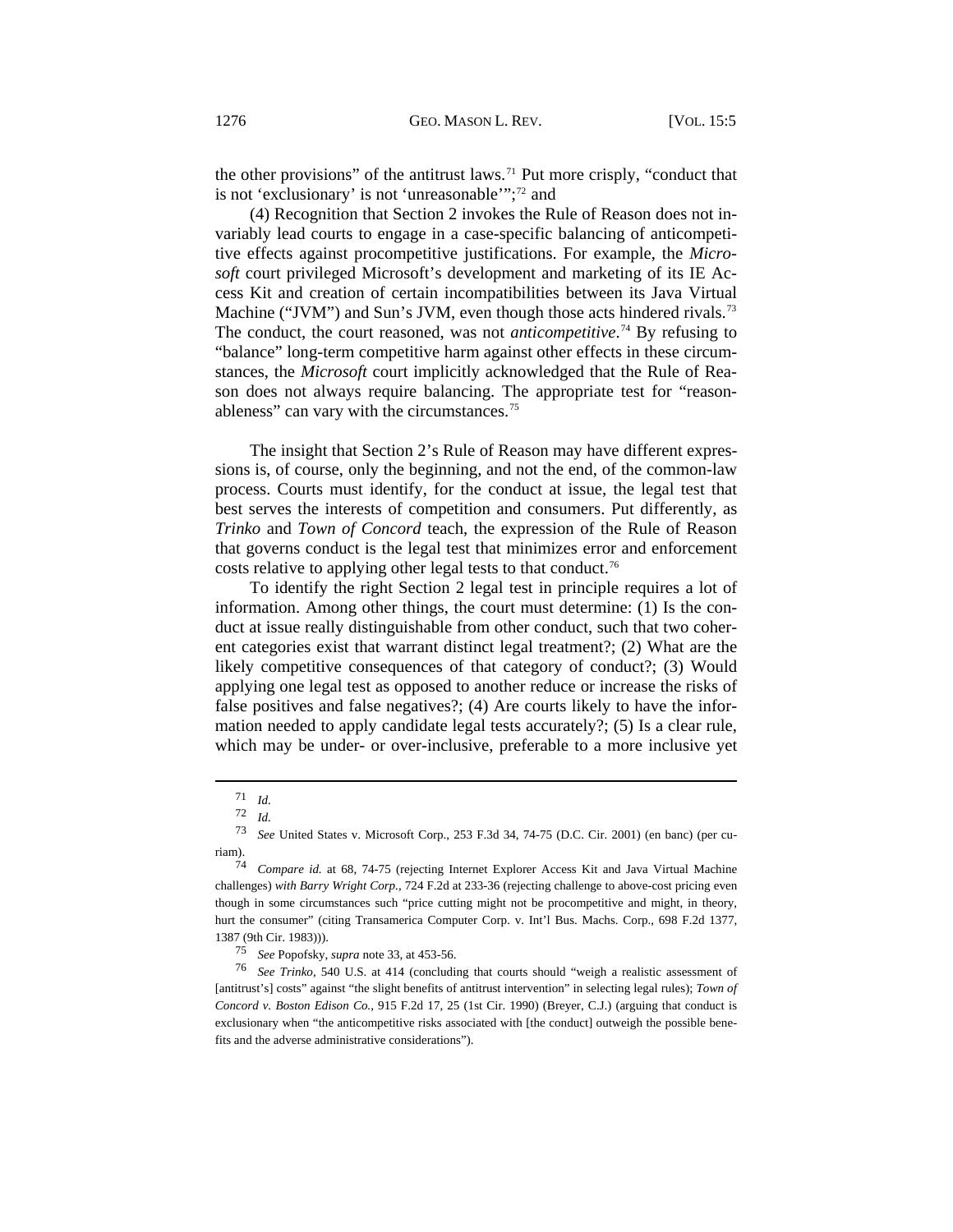less-predictable standard?; (6) Which legal test is easier to apply?; and (7) Would creating a discrete legal test to govern the conduct in question distort commercial behavior by encouraging firms inefficiently to shift to conduct governed by a more lenient legal test?

If courts had to investigate and answer these questions anew in every Section 2 case, the burden might be substantial, and the transactions costs involved might exceed the benefits to the system of antitrust enforcement. Fortunately, the common-law process of developing Section 2 does not take place on a clean slate. For one thing, default legal tests govern certain categories of conduct; that is, a particular test applies unless persuasive reasons can be shown to apply another doctrine.<sup>[77](#page-12-0)</sup> The Rule of Reason in the sense of case-specific balancing is such a default test. For another, the appropriate Section 2 legal test (or at least its broad parameters) is settled as a matter of stare decisis for some categories of conduct. *Brooke Group*'s cost-based test for single-product predatory pricing is one such example.[78](#page-12-1) *Town of Concord*'s special rule for price squeezes in a regulated industry is another.[79](#page-12-2)

The existence of background legal tests greatly aids courts' tasks because such tests provide a starting point for the analysis, a baseline against which to assess whether a different legal test is warranted, and a legal test to fall back on when the answers are unsatisfactory. *Barry Wright* provides a prime example.<sup>[80](#page-12-3)</sup> There, the court assessed a predatory-pricing claim where, it was conceded, prices were not set below cost.<sup>[81](#page-12-4)</sup> Drawing on a well-developed body of law and commentary, the court reasoned that requiring below-cost pricing for illegality provided the appropriate back-ground legal framework for assessing this claim.<sup>[82](#page-12-5)</sup> The court then assessed whether it should recognize an "exception" to the requirement of belowcost pricing when "the anticipated benefits of the defendant's price depended on its tendency to discipline or eliminate competition" (i.e*.*, apply the "no economic sense" or "profit sacrifice" test instead).<sup>[83](#page-12-6)</sup> The court acknowledged that the plaintiff's proposal "recognize[d] a circumstance in

<sup>77</sup> *See* Popofsky, *supra* note 33, at 466-68.

<sup>78</sup> *See* Brooke Group Ltd. v. Brown & Williamson Tobacco Corp., 509 U.S. 209, 222-24 (1993).

<sup>79</sup> *See* Town of Concord v. Boston Edison Co., 915 F.2d 17, 26-28 (1st Cir. 1990) (Breyer, C.J.).

<sup>80</sup> Weyerhaeuser v. Ross-Simmons Hardwood Lumber Co., 127 S. Ct. 1069 (2007), also provides

<span id="page-12-3"></span><span id="page-12-2"></span><span id="page-12-1"></span><span id="page-12-0"></span>a recent example. In assessing the correct legal test to apply to a predatory-bidding scheme, the *Weyerhaeuser* Court recognized that *Brooke Group* supplied the appropriate baseline legal test because "[p]redatory-pricing and predatory-bidding claims are analytically similar." *Id.* at 1076-77. The Court then adapted the two prongs of the *Brooke Group* test to fit distinct circumstances presented by predatory-bidding schemes. *Id.* at 1078.

<span id="page-12-4"></span><sup>81</sup> *See* Barry Wright Corp. v. ITT Grinnell Corp., 724 F.2d 227, 230-31 (1st Cir. 1983) (Breyer, J.).

<sup>82</sup> *See id.* at 232-33*.* 

<span id="page-12-6"></span><span id="page-12-5"></span><sup>83</sup> *Id.* at 233 (quoting William Inglis & Sons Baking Co. v. ITT Cont'l Baking Co., 668 F.2d 1014, 1035 (9th Cir. 1981)).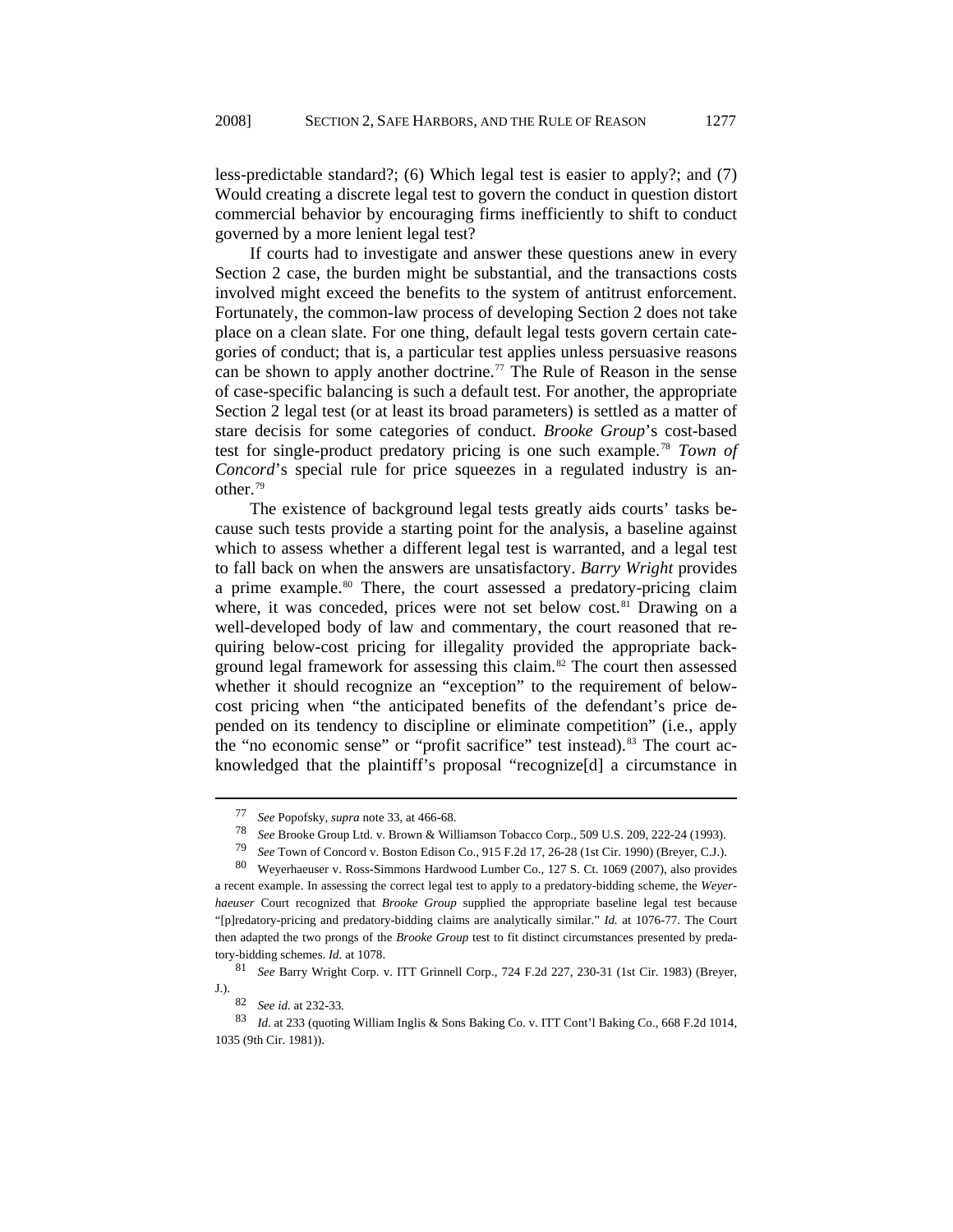which even 'above total cost' price cutting might not be procompetitive and might, in theory, hurt the consumer."<sup>[84](#page-13-0)</sup> The court nonetheless rejected creating an exception to a cost-based test because:

[W]hile technical economic discussion helps to inform the antitrust laws, those laws cannot precisely replicate the economists' (sometimes conflicting) views. For, unlike economics, law is an administrative system the effects of which depend upon the content of rule and precedents only as they are applied by judges and juries in courts and by lawyers advising their clients. Rules that seek to embody every economic complexity and qualification may well, through the vagaries of administration, prove counter-productive, undercutting the very economic ends they are designed to serve. . . . [W]e must be concerned lest a rule or precedent that authorizes a search for a particular type of undesirable pricing behavior end up by discouraging legitimate price competition.<sup>[85](#page-13-1)</sup>

Put in terms of the framework advanced here, recognizing an exception to the below-cost predatory pricing rule would not further reduce error and enforcement costs. The conduct is difficult to categorize; a "'disciplinary [price] cut' is difficult to distinguish in practice" from a benign above-cost price reduction.<sup>[86](#page-13-2)</sup> The proposed exception would also be difficult to apply, thereby increasing potential error costs: "its presence may well be 'wrongly' asserted in a host of cases involving legitimate competition"; and "to allow its assertion threatens to 'chill' highly desirable procompetitive price cutting."[87](#page-13-3) On the other side of the ledger, the court concluded, the benefits to consumers of permitting the exception when properly advanced would not be great, for the anticompetitive impact would be restricted to "injur[ies] only [to] higher cost competitors."<sup>[88](#page-13-4)</sup> In other words, recognizing an exception to the below-cost rule would not on balance make consumers in the long-run better off, even if adherence to that rule meant that some competitively-harmful price cuts went unchallenged.

# II. WHERE SHOULD SAFE HARBORS COME FROM?

Understanding the relationship between the Rule of Reason and Section 2 legal tests casts safe harbors in a new light. First, safe harbors, however defined, are not some exception to the Rule of Reason. Rather, when justified, safe harbors represent the expression of the Rule of Reason appropriate in the circumstances. The legal test the safe harbor embodies, properly understood, is the "enquiry meet for the case."[89](#page-13-5) Thus, safe harbors are no different in principle from other Section 2 legal tests, which also

<span id="page-13-0"></span><sup>84</sup> Id. (citing Transamerica Computer Corp. v. IBM Corp., 698 F.2d 1377 (9th Cir. 1983)).

<sup>85</sup> *Id.* at 234 (citations omitted).

<span id="page-13-3"></span><span id="page-13-2"></span><span id="page-13-1"></span><sup>86</sup> *Id.* at 235.

<span id="page-13-4"></span><sup>87</sup> *Barry Wright Corp.*, 724 F.2d at 235-36.

<sup>88</sup> *Id.* at 235.

<span id="page-13-5"></span><sup>89</sup> Cal. Dental Ass'n v. FTC, 526 U.S. 756, 781 (1999).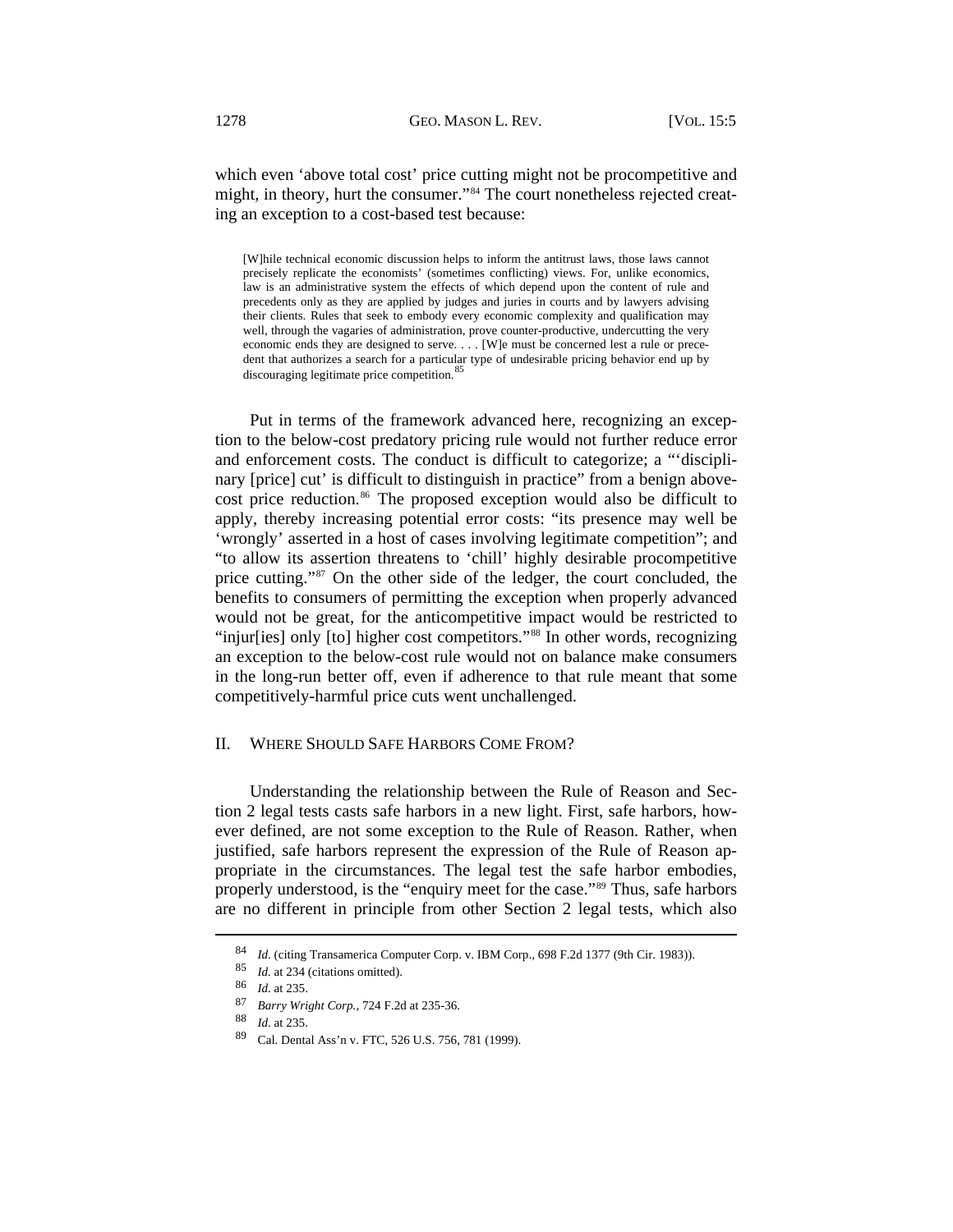reflect different elaborations of the same underlying Rule of Reason: apply the legal test that for the conduct in question minimizes the sum of error and enforcement costs.<sup>[90](#page-14-0)</sup>

Second, exposing the dichotomy between Rule of Reason and safe harbor as false is not merely semantic; it is substantive. Safe harbors are often proposed based on the premise that the alternative is the Rule of Reason in the sense of an open-ended, case-specific balancing test. Because, the argument runs, the Rule of Reason's balancing test can be difficult to apply, sweeps in a variety of factors, and provides potential defendants with little guidance as to when their conduct crosses the line from lawful competition to illegal exclusion, safe harbors are clearly a superior alternative. $91$ 

The premise of a single alternative is false. Under Section 2's Rule of Reason, as explained, courts are not restricted in their choices to a conclusive presumption safe harbor (e.g., a rule of per se legality in the presence or absence of certain facts) and full-blown balancing.<sup>92</sup> Courts are free, rather, to chart an intermediate course and employ the legal test that best serves the interests of competition and consumers relative to applying a different legal test. $93$  It may turn out that, upon analysis, the appropriate legal test is neither full-blown balancing nor a rule of per se legality in the presence of certain facts, but perhaps something in between. There is no shortage of intermediate points between full-blown balancing and, for example, a rule that a product design decision is per se lawful if the putative monopolist can demonstrate any benefit (to itself or others) from a design decision. To be sure, the Rule of Reason in the narrow sense of a balancing test may in some circumstances supply the appropriate background legal test against which courts compare competing legal tests. But that is only a starting point for the analysis, not the end.

Third, in considering the adoption of a safe harbor, as when crafting any other Section 2 legal test, courts must proceed practically, keeping in mind the fundamental limitations of the common-law system by which U.S. antitrust law is created and enforced, and the relative benefits of competing types of legal tests. These include, among other considerations, the following:

(1) Courts must predict the competitive consequences of conduct, and the impact of selecting one legal test over another, in the presence of imperfect information. This creates, as a practical matter, a presumption in favor of the background legal test that otherwise governs the conduct. For some conduct, that background test may well be "balancing." For other conduct, it might be a cost-based test. For yet other conduct, it might be the "no eco-

<span id="page-14-1"></span><span id="page-14-0"></span><sup>90</sup> See supra text accompanying notes 52-74.<br>91 See supra notes 52.52 and accompanying

See supra notes 52-53 and accompanying text.

<span id="page-14-2"></span><sup>92</sup> *See supra* notes 54-60 and accompanying text.

<span id="page-14-3"></span><sup>93</sup> *See supra* text accompanying notes 64-72.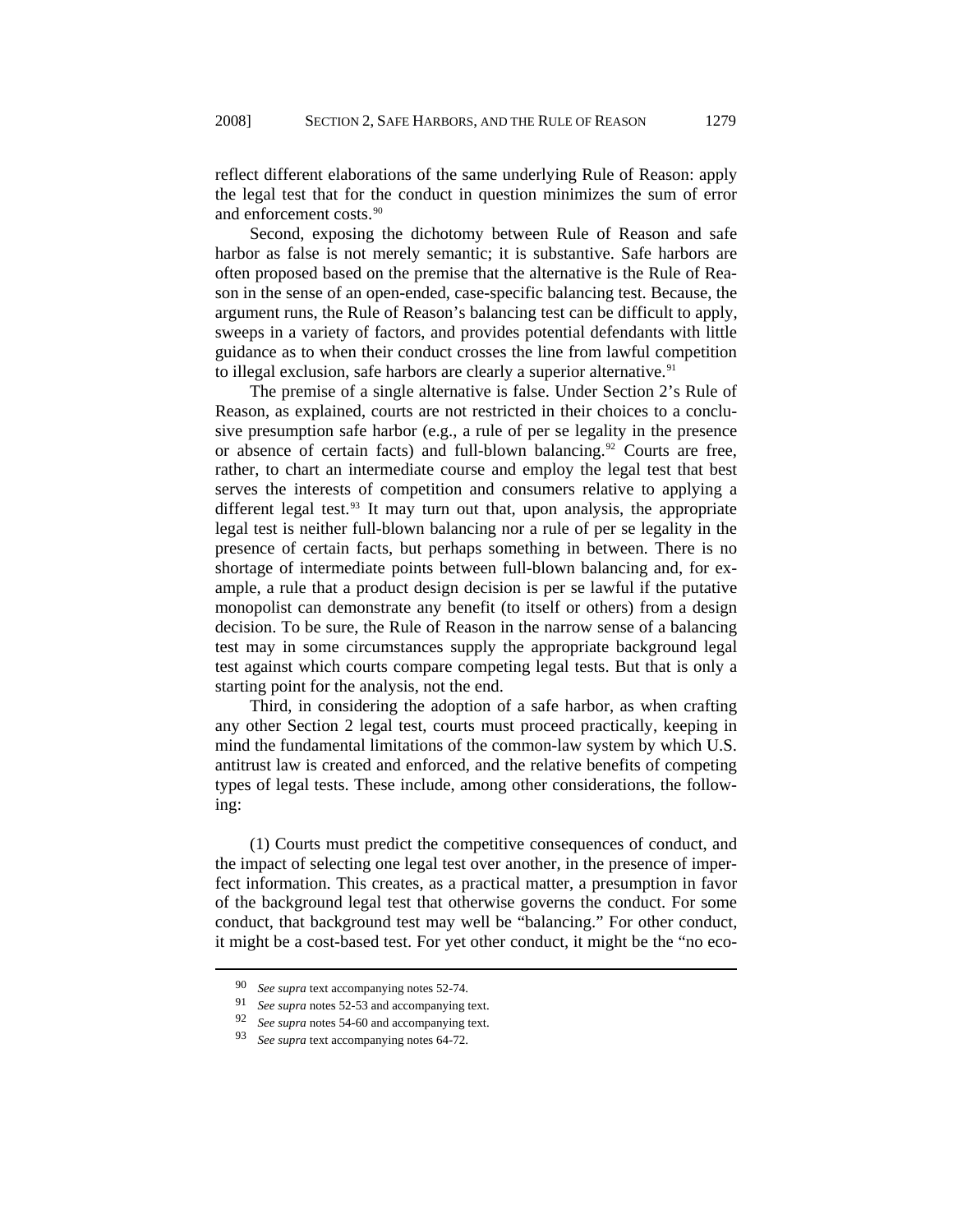nomic sense" test, the predatory pricing test, or even a rule of per se legality;

(2) Categorization is costly and requires characterization. To justify a safe harbor for a particular class of conduct requires courts to distinguish that conduct from other conduct. Just as finding an "agreement" or charac-terizing the relevant conduct as "unilateral" is not always straightforward, <sup>[94](#page-15-0)</sup> so too determining whether a safe harbor applies to the conduct is not always self evident. This means that courts must pay special attention to whether the conduct at issue can meaningfully be distinguished from other conduct that is properly subject to a different legal test;

(3) Relatedly, courts must be particularly sensitive to problems of spillover and moral hazard. A safe harbor created with certain conduct in mind might be read by subsequent courts to sweep in other conduct, even though the rationale for the safe harbor might not properly apply to that other conduct. There are practical limits to courts' ability to ameliorate this problem through foresight and greater precision in defining the class of conduct covered by the legal test. Moreover, the narrower the conduct a safe harbor covers, the greater the problem of firms possibly substituting to *less* efficient conduct to avoid application of an undesired legal framework; and

(4) Whether the appropriate legal test should take the form of a "rule" or a "standard" is sensitive to context. Rules, all else equal, can be less costly to enforce,<sup>[95](#page-15-1)</sup> but carry with them the risk of greater costs from over-or under-inclusion<sup>[96](#page-15-2)</sup> (that is, costs from false negatives and false positives that stem from the legal test's content, as opposed to vagaries in its application). This is both because substantial information and resources must be expended to get a rule "right" and because crafting a rule involves making choices concerning what the rule covers and prohibits. $97$  Standards, by contrast, can be more costly to enforce and may result in greater error costs (that is, costs from a case-specific error in application) than a corresponding rule.<sup>[98](#page-15-4)</sup>

The combined effect of the above is that courts must consider the relative heterogeneity and frequency of the conduct when selecting appropriate Section 2 legal tests, including safe harbors. $99$  The more homogenous the

<sup>94</sup> *See supra* accompanying text notes 13-25.

<span id="page-15-1"></span><span id="page-15-0"></span><sup>95</sup> *See* Louis Kaplow, *Rules Versus Standards: An Economic Analysis*, 42 DUKE L.J. 557, 577 (1992).

<span id="page-15-2"></span><sup>96</sup> Isaac Ehrlich & Richard Posner, *An Economic Analysis of Legal Rulemaking*, 3 J. LEGAL STUD. 257, 268 (1974).

<sup>97</sup> *Id.* at 265-68.

<span id="page-15-5"></span><span id="page-15-4"></span><span id="page-15-3"></span><sup>98</sup> *Id.* at 265; Kaplow, *supra* note 95, at 562 ("[S]tandards are more costly for legal advisers to predict or enforcement authorities to apply because they require later determinations of the law's content.").

<sup>99</sup> Popofsky, *supra* note 33, at 459.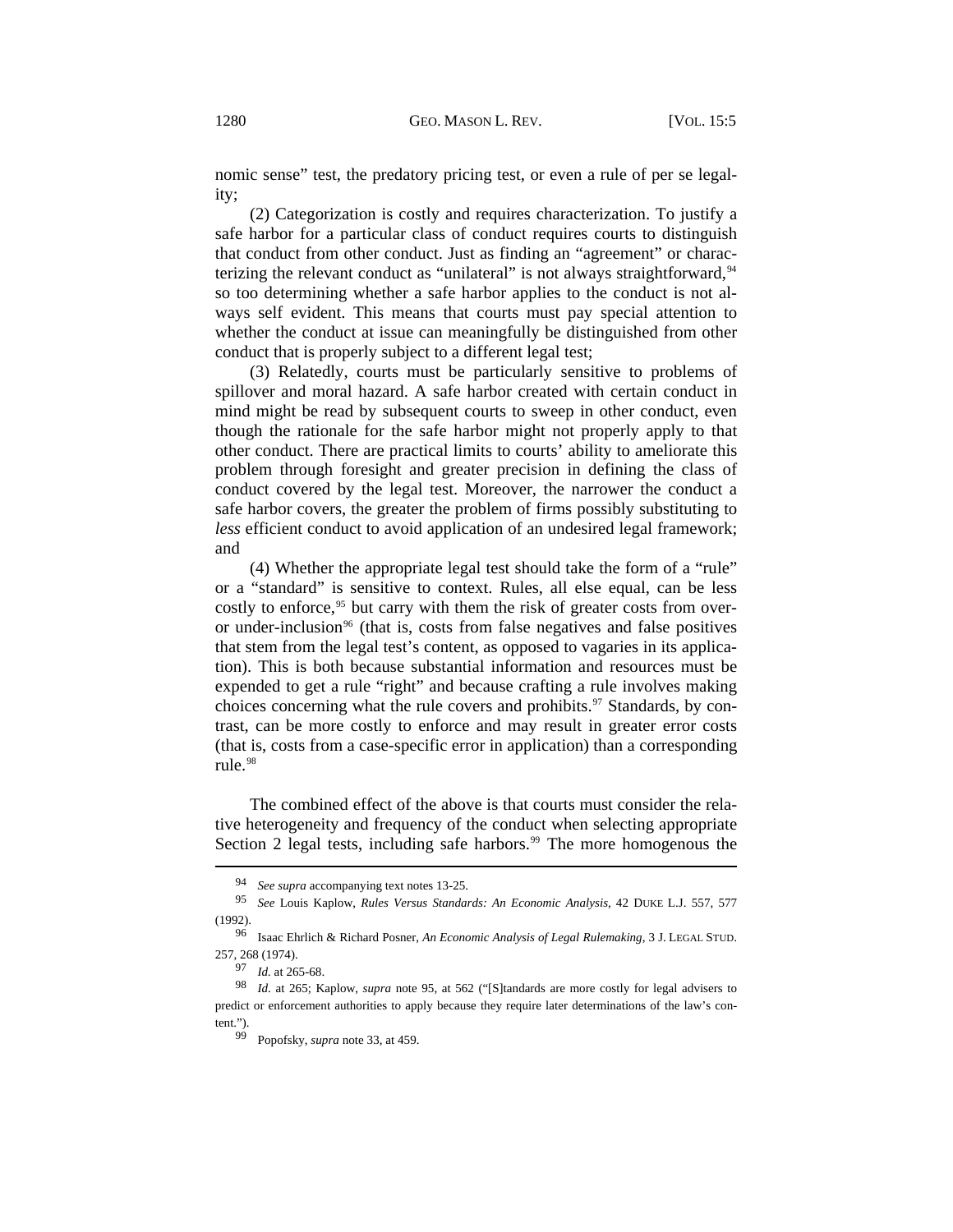conduct and the clearer its competitive consequences, the more easily the conduct is functionally distinguishable from other conduct, and the more frequently-encountered the conduct, the greater the justification for creating a specialized rule. When all these factors point in the same direction, there may be justification, as there was for example in *Barry Wright*, for adopting a safe harbor.<sup>[100](#page-16-0)</sup> By contrast, where some or all of the factors point in the other direction, courts should consider expressions of Section 2's Rule of Reason that leave room for exceptions. At the extreme, where conduct is heterogeneous, its competitive effects less well understood, and the costs of rules unclear, a standard (such as Rule of Reason balancing) may well be superior to a rule.

# III. THREE KEY POINTS OF CONTEMPORARY DEBATE FOR UNILATERAL **CONDUCT**

The practical question for the courts is what the Rule of Reason as the loadstar for elaborating Section 2 means for deciding whether to adopt safe harbors for certain classes of unilateral conduct. I do not propose to answer that question completely here. Instead, I offer the following observations for three areas where safe harbors are frequently suggested (and by some courts adopted).

# A*. Product Design*

l

Various safe harbors have been proposed for "product design." For example, in the *Microsoft* litigation, Microsoft argued for a test under which the existence of *any* benefit from "product design" would place that conduct beyond the reach of Section 2.[101](#page-16-1) Others have made similar calls for lenient treatment of product design (or, more narrowly, product "innovation" absent bundling).<sup>102</sup> The rationale behind all these relatively defen-

<span id="page-16-0"></span><sup>100</sup> *See, e.g.*, Carlton, *supra* note 45, at 12 n.12 ("Choosing the appropriate safe harbor is an exercise that should depend on the frequency with which the practice is used in ways that harm society compared to its frequency of use in ways that benefit society, the ability of courts to identify the two uses, the harms from incorrect identifications, and the benefits from correct identifications.").

<span id="page-16-1"></span><sup>101</sup> *See* Reply Brief for Defendant-Appellant at 28, United States v. Microsoft Corp., 253 F.3d 34 (D.C. Cir. 2001) (No. 00-5212), 2001 WL 36047065 ("[D]esign changes that improve a product cannot violate Section 2, regardless of the defendant's intent." (citing Transamerica Computer Corp. v. IBM Corp., 481 F. Supp. 965, 1005 (N.D. Cal. 1979))).

<span id="page-16-2"></span><sup>102</sup> *See* Einer Elhauge, *Defining Better Monopolization Standards*, 56 STAN. L. REV. 253, 320 (2003) ("Where [product design] does have an efficiency justification . . . that alone suffices to make the conduct legal without further inquiry into its possibly adverse effects on overall market efficiency."); 3A PHILLIP E. AREEDA & HERBERT HOVENKAMP, ANTITRUST LAW ¶ 781(e), at 271 (2d ed. 2001) ("We therefore conclude that all product innovation should be lawful in the absence of bundling, setting aside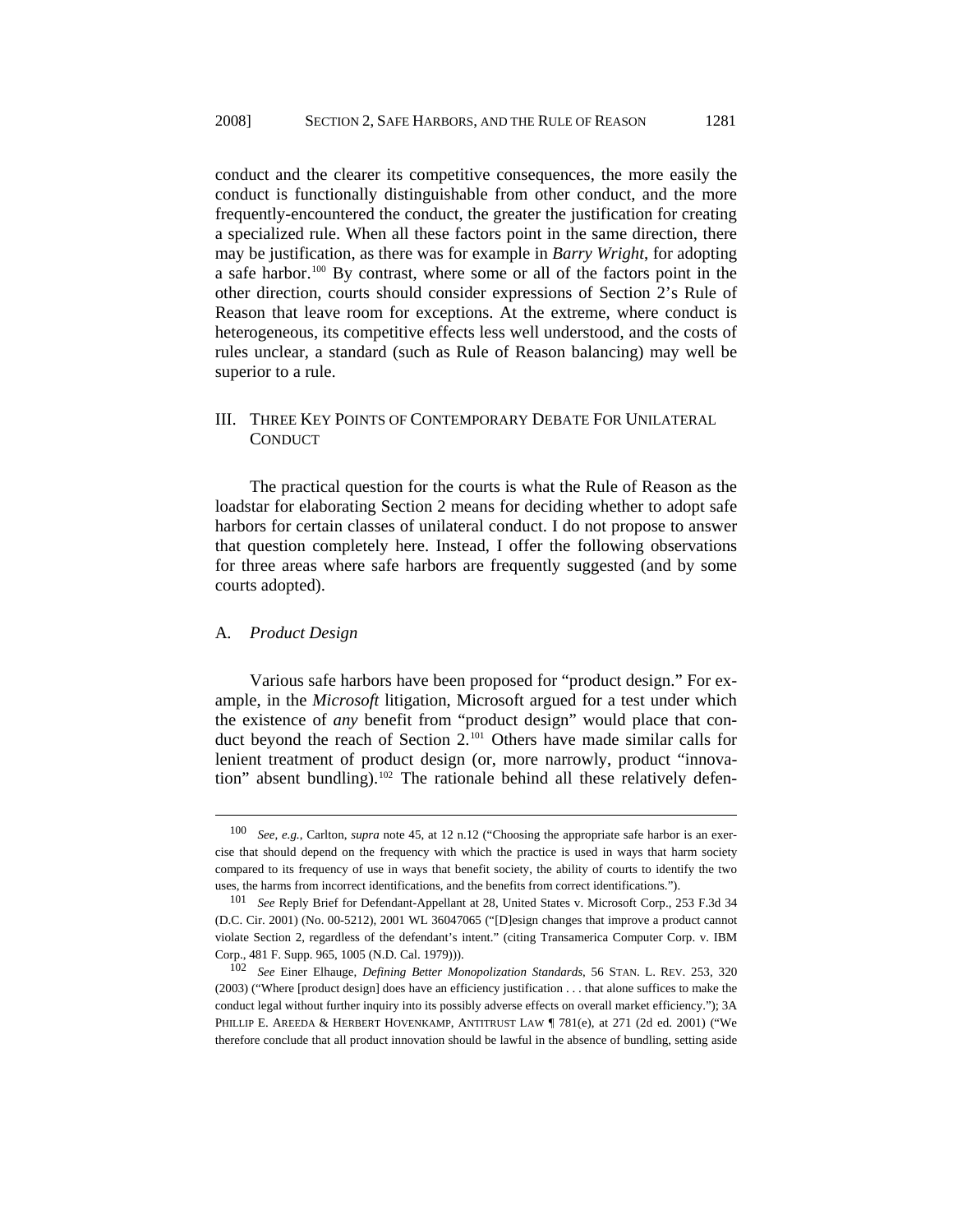dant-friendly tests is straightforward: consumers reap great benefits from innovation, perhaps greater than from static price competition.<sup>[103](#page-17-0)</sup> Antitrust scrutiny of product design is likely to produce erroneous decisions and deter procompetitive conduct. Antitrust courts therefore should put a weight on the scale in favor of permitting innovative activity even if it carries some risk of reducing long-term competition by hindering rivals.

Courts, however, have resisted adopting explicit safe harbors for product design. *Microsoft*, for example, nominally applied a Rule of Reason framework to product-design decisions.[104](#page-17-1) So too did a number of decisions, both before<sup>[105](#page-17-2)</sup> and since.<sup>[106](#page-17-3)</sup> Although many of these cases appear to turn on the existence of a justification for the conduct, and thus in practice applied something close to a "no economic sense" framework, $107$  it is nonetheless striking that courts thus far have resisted protective screens. Indeed, *Microsoft* went out of its way to stress that "[j]udicial deference to product inno-

<span id="page-17-0"></span>103 Jorde & Teece, *supra* note 28, at 580 ("The most important kind of competition—at least the competition that society should really care about—is driven by innovation and technological change, leading to the introduction of new products, processes, and technologies."); *id.* at 600 ("The societal gains from the development and commercialization of innovation are often enormous and generally far exceed the gains derived from static allocative efficiency."); *see also* Joseph F. Brodley, *The Economic Goals of Antitrust: Efficiency, Consumer Welfare, and Technological Progress*, 62 N.Y.U. L. REV. 1020, 1026-27 (1987).

<span id="page-17-4"></span><sup>107</sup> *See, e.g.*, C.R. Bard, Inc. v. M3 Sys., Inc., 157 F.3d 1340, 1382-83 (Fed. Cir. 1998) (Bryson, J., concurring in part and dissenting in part) (opinion for court on antitrust claims).

only the possible case where investment in innovation is used to facilitate predatory pricing  $\dots$ ."); Joseph Gregory Sidak, *Debunking Predatory Innovation*, 83 COLUM. L. REV. 1121, 1144-48 (1983) (advocating rule of per se legality for technological tie-ins). *See also* 1 HERBERT HOVENKAMP ET AL., IP & ANTITRUST: AN ANALYSIS OF ANTITRUST PRINCIPLES APPLIED TO INTELLECTUAL PROPERTY LAW § 12.2 (2007 Supp.) ("If a direct competitor complains that another company beat it to the marketplace by developing better products, the correct rule to apply is one of per se legality."); *id.* § 12-3e1, at 12-19 (suggesting that a safe harbor is appropriate when "a significant improvement over the prior art . . . could not have been accomplished without changing the interface to render it incompatible" because "permitting an antitrust claim would stifle innovation"). *But cf. id.* § 12-3e, at 12-26 to 12-27 (acknowledging that in less clear-cut cases inquiring whether "the design choice is unreasonably restrictive of competition" "must be made in a section 2 case once market power has been proven" (internal quotations omitted)).

<sup>104</sup> *See Microsoft*, 253 F.3d at 65-67.

<span id="page-17-2"></span><span id="page-17-1"></span><sup>105</sup> *See* Popofsky, *supra* note 33, at 446 & nn.57-59 (citing cases); *see also* Transamerica Computer Co. v. IBM Corp., 698 F.2d 1377, 1382 & n.2 (9th Cir. 1983); GAF Corp. v. Eastman Kodak Co., 519 F. Supp. 1203, 1227-28 (S.D.N.Y. 1981) ("[I]n scrutinizing design conduct, § 2 would merely require the monopolist's design to be 'reasonable,' rather than to be the design alternative least restrictive of competition.").

<span id="page-17-3"></span><sup>106</sup> *See* Xerox Corp. v. Media Scis. Int'l, Inc., 511 F. Supp. 2d 372, 389 (S.D.N.Y. 2007) ("[I]f Xerox presents evidence that the modifications improved the product or otherwise served valid business reasons, then the Court or a jury may have to weigh these justifications against the alleged anticompetitive effect."); Abbott Labs. v. Teva Pharm. USA, Inc., 432 F. Supp. 2d 408, 422 (D. Del. 2006).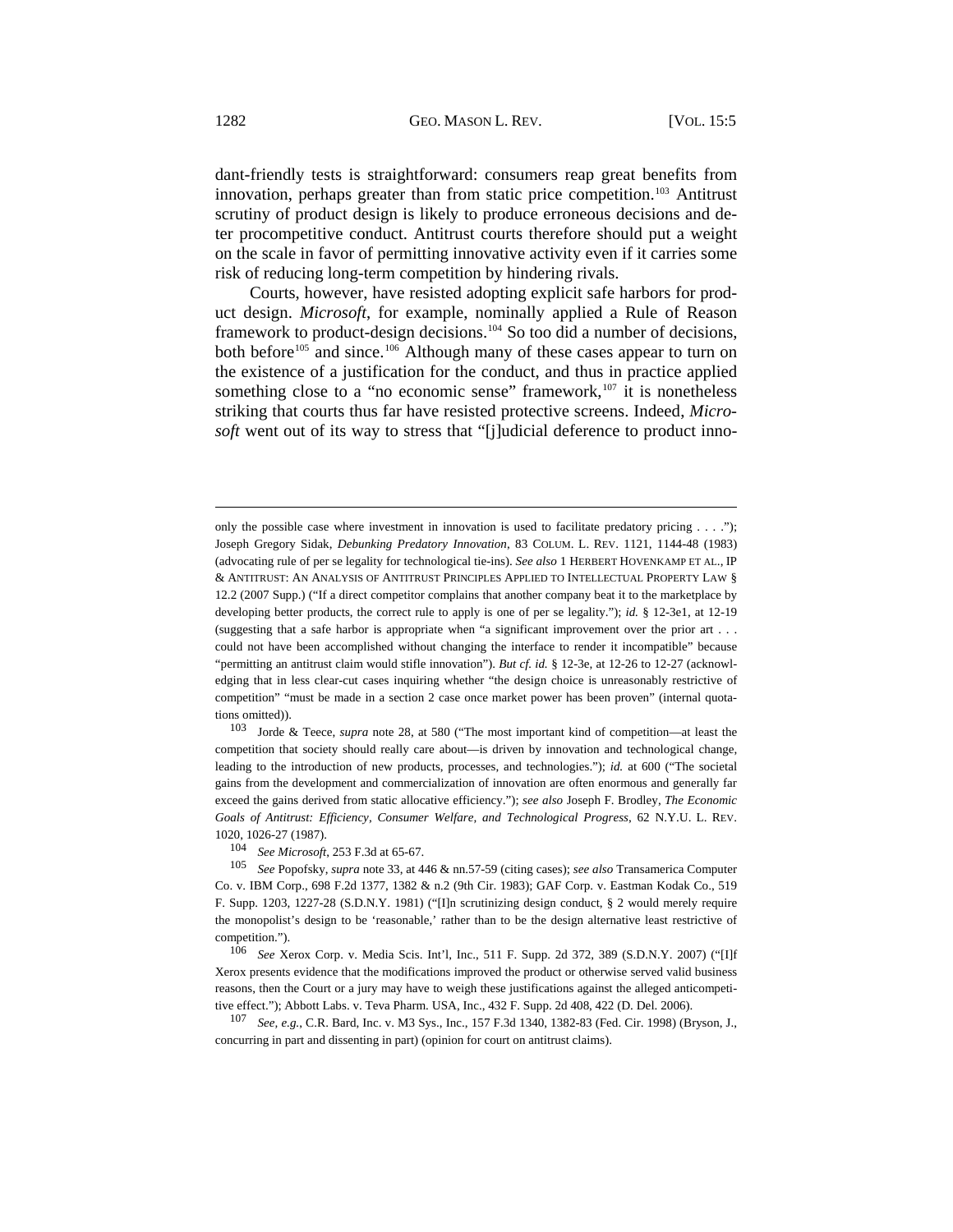vation . . . does not mean that a monopolist's product design decisions are per se lawful."<sup>[108](#page-18-0)</sup>

The framework advanced here may explain courts' caution. Product design is not a self-defining term. That elastic concept covers—and, importantly, could be stretched to cover—a wide range of activities. The decision of a computer hardware manufacturer to employ one interface design rather than another involves product design. So, too, does a software vendor's decision to construct files to contain certain code. But where does the concept end? Does "product design" extend, for example, to every aspect of a software program's functionality—such as to a new program that combined previously separately-offered products? If so, is a manufacturer's decision to sell nuts and bolts together in the same package a "product design" decision? What of a drug manufacturer's decision to combine two previouslyseparate medications in a single multi-purpose pill? Product design is understood to imply innovative activity relating to product attributes; but where to draw the line (in the above example, between product design and bundling) can be elusive.

The difficulty in defining product design is conjoined with a vigorous debate over whether such conduct, even at the core of the product design concept, poses substantial antitrust risks and the extent to which antitrust scrutiny is likely to chill desirable innovative efforts. Broad agreement exists that consumers derive substantial benefits from innovation; indeed, many argue, innovation provides greater benefits to consumers than pro-moting productive or allocative efficiency.<sup>[109](#page-18-1)</sup> But there is substantial disagreement over whether the prospect of market power, or greater rivalry, best spurs innovation.<sup>[110](#page-18-2)</sup> Similarly, although many argue that durable market power in fast-moving high technology industries is rare, and thus longterm anticompetitive consequences from possibly anticompetitive acts is unlikely, others disagree, contending that network effects or other entry barriers can enable lasting anticompetitive consequences from exclusionary  $acts.<sup>111</sup>$  $acts.<sup>111</sup>$  $acts.<sup>111</sup>$ 

<span id="page-18-0"></span><sup>108</sup> *Microsoft*, 253 F.3d at 65. *But cf. Medtronic Minimed Inc. v. Smiths Med. MD Inc.*, 371 F. Supp. 2d 578, 587-89 (D. Del. 2005) (rejecting challenge to product design decision due to lack of substantial anticompetitive effect but stressing that to accept plaintiff's claim—that defendant ought to have used a less restrictive design—would undermine incentives to innovate).

<sup>109</sup> Brodley, *supra* note 103; Jorde & Teece, *supra* note 28, at 580, 600.

<span id="page-18-2"></span><span id="page-18-1"></span><sup>110</sup> *See* Michael L. Katz & Howard A. Shelanski, *Mergers and Innovation*, 74 ANTITRUST L.J. 1, 17-21 (2007) (explicating the Schumpeterian view that "most technological innovation would come from large corporations with market power" but noting that some analyses have "found data to show concentration to have a negative effect on innovation"). *Cf.* Mark A. Lemley, *Property, Intellectual Property, and Free Riding*, 83 TEX. L. REV. 1031, 1068 (2005) ("[A]dding more and more intellectual property protection not only has diminishing marginal benefits, but at some point has a net negative impact on innovation . . . .").

<span id="page-18-3"></span><sup>111</sup> *Compare* David J. Teece & Mary Coleman, *The Meaning of Monopoly: Antitrust Analysis in High-Technology Industries*, 43 ANTITRUST BULL. 801, 813 (1998) ("[A]ny dominance is likely to be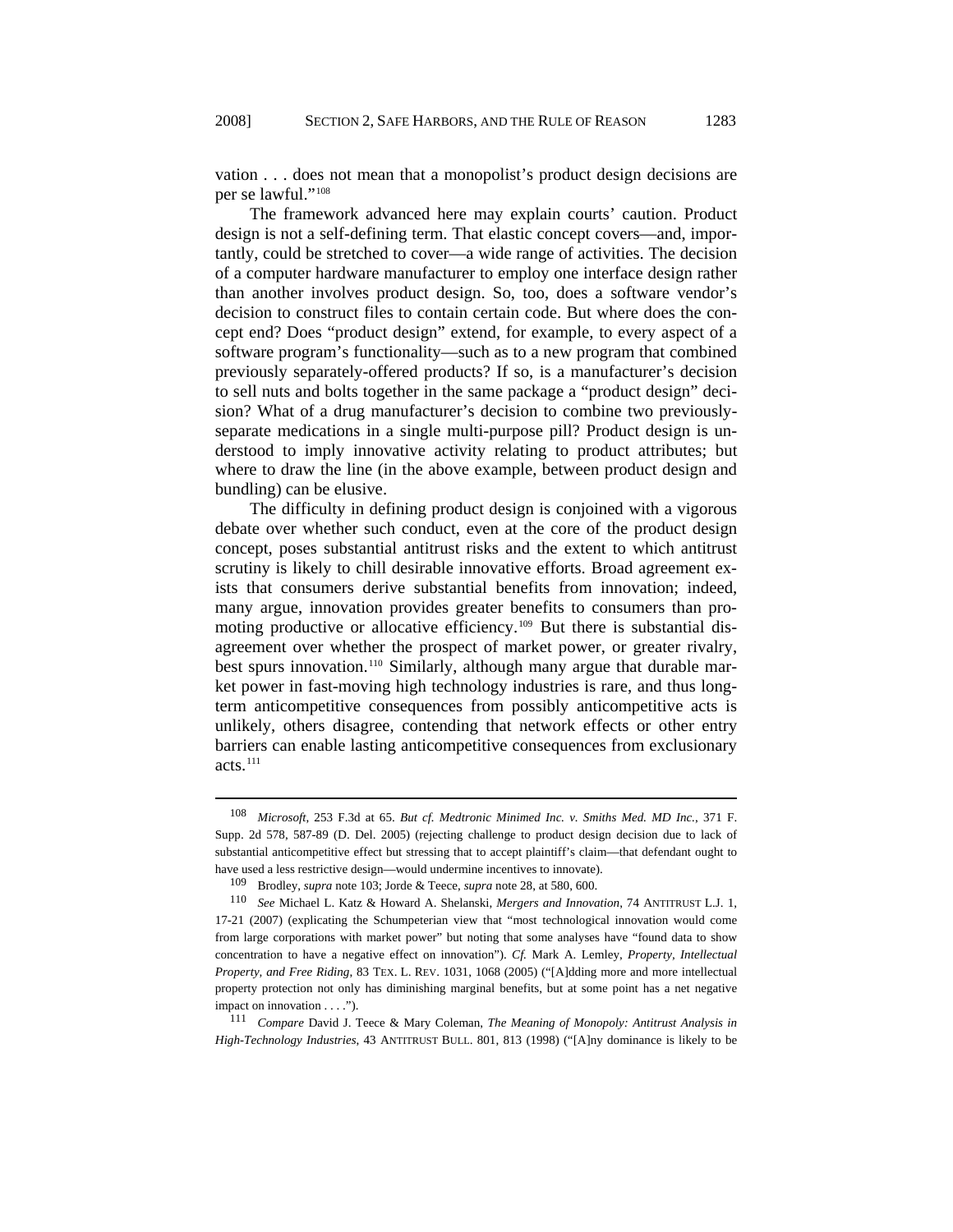### 1284 **GEO. MASON L. REV.** [VOL. 15:5

In other words, the difficulty in creating crisp categories that differentiate product design from other conduct, the heterogeneity of the activities covered by the concept, and the lack of consensus concerning the relative costs of false positives and false negatives appear to underlie courts' resistance to adopting safe harbors for conduct that can be labeled product design. Instead, as a practical matter, it appears courts look for a significant anticompetitive effect or a substantial justification within a Rule of Reason balancing framework.<sup>[112](#page-19-0)</sup> To be sure, conduct-specific legal tests may properly govern product design in some circumstances. For example, in *Microsoft*, the court declined to apply tying law's per se rule to a certain class of tying arrangements involving "design" decisions.<sup>[113](#page-19-1)</sup> But in doing so, the court narrowed an otherwise applicable per se rule of illegality in favor of a *more* inclusive Rule of Reason analysis. To justify a *less* inclusive rule of per se legality for product design, courts likely will demand a far more rigorous demonstration of a safe harbor's relative benefits than thus far have been advanced.

#### B*. Unilateral Refusals to Deal with Rivals*

Another area often suggested as appropriate for safe harbors is unilateral refusals to deal by an actual or would-be monopolist. The possibility of a discrete liability rule for refusals to deal is suggested by the seminal *Colgate* decision: "In the absence of any purpose to create or maintain a monopoly, the act does not restrict the long recognized right of trader or manufacturer engaged in an entirely private business, freely to exercise his own independent discretion as to parties with whom he will deal; and, of course, he may announce in advance the circumstances under which he will refuse to sell." $114$ 

Subsequent case law similarly has not applied a Rule of Reason balancing test to a monopolist's refusal to deal. Cases recognizing the essential facility doctrine require a plaintiff to meet several prerequisites before the doctrine is implicated. For example, under *MCI*, invoking the essential facilities doctrine requires showing: "(1) control of the essential facility by a monopolist; (2) a competitor's inability practically or reasonably to duplicate the essential facility; (3) the denial of the use of the facility to a competitor; and (4) the feasibility of providing the facility."[115](#page-19-3) To be sure, some

<span id="page-19-1"></span><span id="page-19-0"></span>temporary—certainly more so than in a less technologically dynamic context."), *with* Salop & Romaine, *supra* note 27, at 637-68 ("[I]n network markets or markets with large minimum viable scale, the monopoly will be difficult to dislodge once it is achieved.").

<sup>112</sup> *See* sources cited *supra* notes 104-08.

<sup>113</sup> *See Microsoft*, 253 F.3d at 89-95.

<span id="page-19-2"></span><sup>114</sup> United States v. Colgate & Co., 250 U.S. 300, 307 (1919).

<span id="page-19-3"></span><sup>115</sup> *E.g.*, MCI Commc'ns Corp. v. AT&T Co., 708 F.2d 1081, 1132-33 (7th Cir. 1983).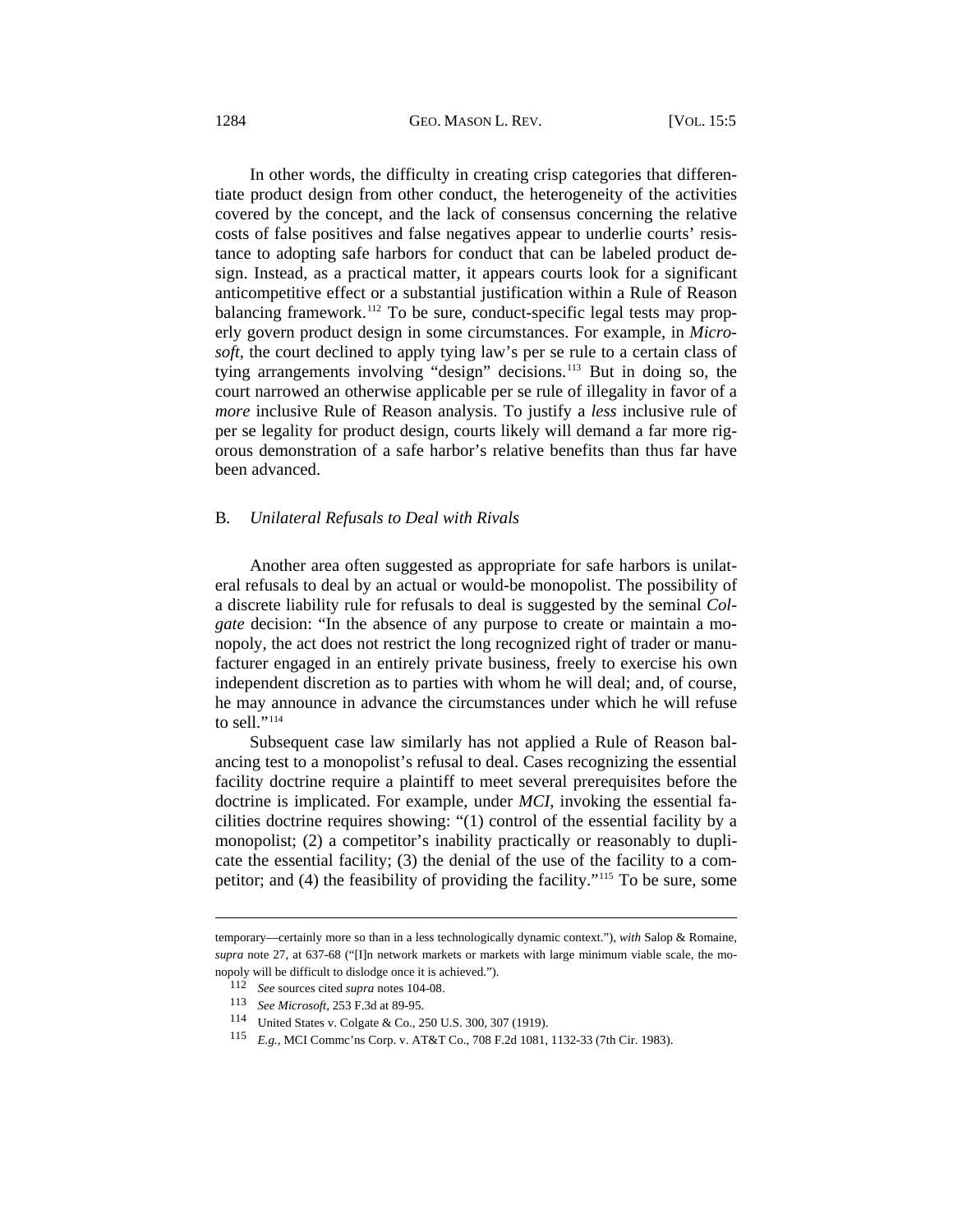of these elements implicate a "reasonableness" inquiry. Whether, for instance, sharing is "feasible," the facility can "reasonably" be duplicated, and even determining whether there is a "denial,"[116](#page-20-0) can involve balancing competing interests and not bright lines. But the legal framework is plainly not balancing.

The Supreme Court's recent refusal-to-deal jurisprudence, too, has eschewed balancing in the narrow sense of a case-specific balancing test. In *Trinko*, the Court made plain that a refusal-to-deal is *not* to be tested by a plenary balancing of anticompetitive effects against efficiencies: the Sherman Act, the Court stated, "does not give judges *carte blanche* to insist that a monopolist alter its way of doing business whenever some other approach might yield greater competition."[117](#page-20-1) Instead, as explained, *Trinko* engaged in balancing at the stage of deciding what legal test should govern the conduct, and concluded that no new exception to *Colgate* ought to be created in the circumstances presented.[118](#page-20-2) *Trinko* thus confirms that *Aspen*'s invocation of the Rule of Reason in describing exclusionary conduct was not meant to require case-specific balancing in all Section 2 cases.<sup>[119](#page-20-3)</sup>

Yet, *Trinko* did not create a safe harbor for refusals to deal. This was despite the urging of amicus curiae that the Court adopt the so-called "profit sacrifice" test.<sup>[120](#page-20-4)</sup> Under some versions of the proposed legal test, a monopolist's refusal to deal could be unlawful only if the monopolist would make less money by the refusal than by dealing. *Aspen*, after all, involved a profit sacrifice (evidenced by terminating a voluntary course of dealing and re-fusal to sell at retail prices available to others).<sup>[121](#page-20-5)</sup> But instead of adopting the profit-sacrifice test as a necessary condition for Section 2 liability (a safe harbor of sorts), the *Trinko* court reasoned that the absence of a profit sacrifice on the facts before it "shed no light upon the motivation of [the]

<span id="page-20-0"></span><sup>116</sup> *See, e.g.*, Laurel Sand & Gravel, Inc. v. CSX Transp., Inc., 924 F.2d 539, 544-45 (4th Cir. 1991).

<sup>117</sup> Verizon Commc'ns Inc. v. Law Offices of Curtis V. Trinko, 540 U.S. 398, 415-16 (2004).

<sup>118</sup> *See id.* at 411-16.

<span id="page-20-3"></span><span id="page-20-2"></span><span id="page-20-1"></span><sup>119</sup> The Supreme Court in *Aspen Skiing Co.* stated: "Thus, 'exclusionary' comprehends at the most behavior that not only (1) tends to impair the opportunities of rivals, but also (2) either does not further competition on the merits or does so in an unnecessarily restrictive way." Aspen Skiing Co. v. Aspen Highlands Skiing Corp., 472 U.S. 585, 605 n.32 (1985) (quoting 3 PHILLIP E. AREEDA & DONALD F. TURNER, ANTITRUST LAW ¶ 626b, at 78 (1978)). See Popofsky, *supra* note 33, at 438-40, for a discussion of this passage. *See also* Andrew I. Gavil, *Exclusionary Distribution Strategies By Dominant Firms: Striking a Better Balance*, 72 ANTITRUST L.J. 3, 21 (2004) ("*Aspen* does not directly answer the question" of "what is the proper approach to assessing dominant firm conduct under Section 2 when it produces *both* anticompetitive effects on rivals and consumers (i.e., inefficiencies) *and* procompetitive effects for the alleged excluding firm (i.e., efficiencies)?"). See Salop & Romaine, *supra* note 27, at 650-51, for a contrary view.

<span id="page-20-5"></span><span id="page-20-4"></span><sup>120</sup> Brief for the United States and the FTC as Amici Curiae Supporting Petitioner at 10-15, *Trinko*, 540 U.S. 398 (2004) (No. 02-682), 2003 WL 21269559.

<sup>121</sup> *Aspen*, 472 U.S. at 608-11.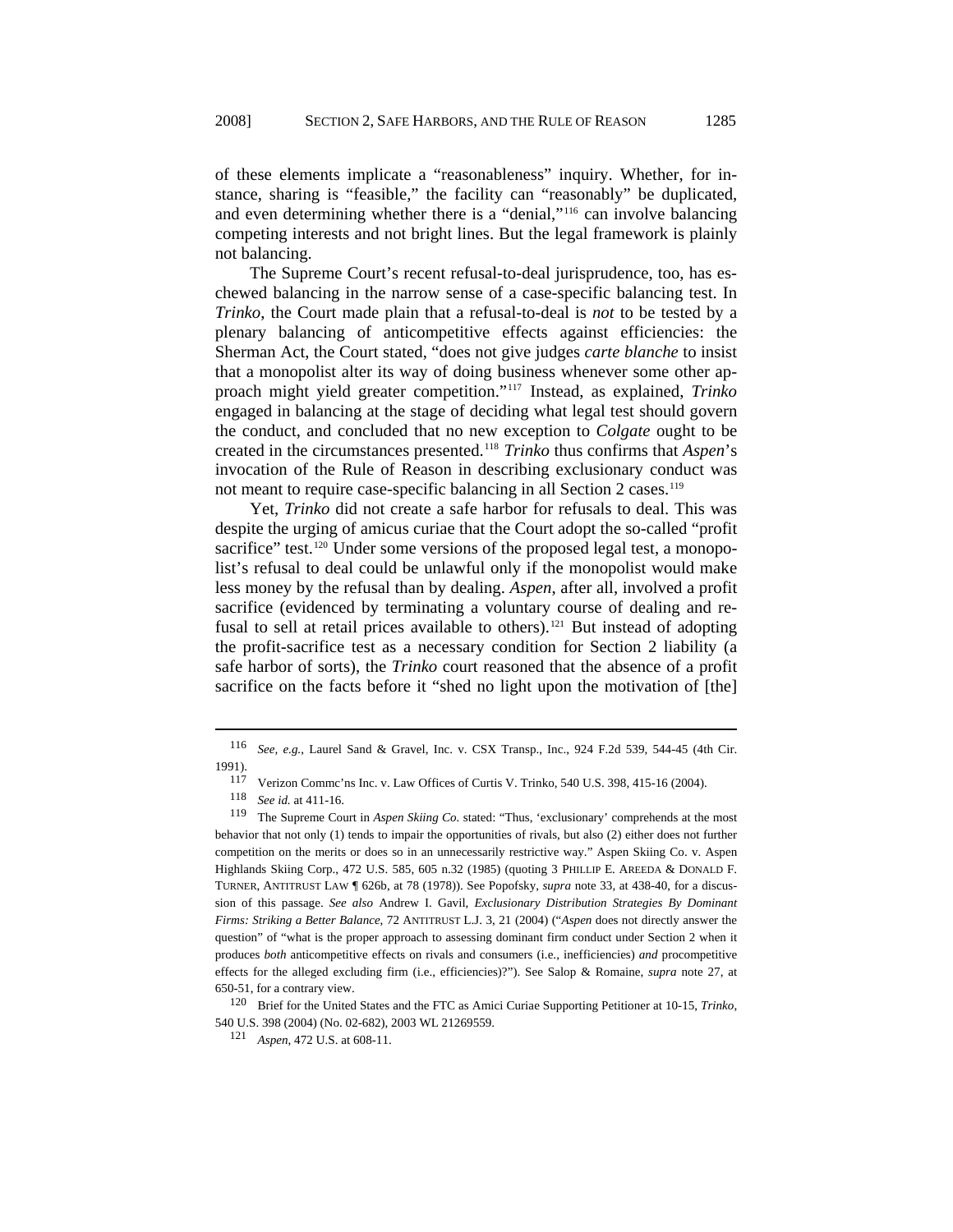refusal to deal—upon whether its regulatory lapses were promoted not by competitive zeal but by anticompetitive malice."<sup>[122](#page-21-0)</sup>

This surprising and anachronistic echoing of *Colgate*'s focus on anticompetitive intent has left the precise test that governs refusals to deal unclear. In *Trinko*'s wake, commentators have proposed a number of discrete rules to govern refusals to deal. Some argue for application of a Rule of Reason balancing test, although one that assertedly protects investment incentives by not condemning a refusal to deal below a certain benchmark except in extraordinary circumstances.<sup>[123](#page-21-1)</sup> By contrast, some assert that a profit-sacrifice test, if passed, should provide a safe harbor for refusals to deal with rivals.[124](#page-21-2) There is, moreover, significant disagreement as to how to conduct a profit-sacrifice test in a refusal-to-deal context. Should the test protect all preexisting monopoly profits or only a portion?<sup>[125](#page-21-3)</sup> Finally, at least one court has read *Trinko* to erect a safe harbor when the refusal (unlike *Aspen*) does not involve terminating a prior course of dealing.126

The case for crafting safe harbors for refusals to deal with rivals is arguably stronger than for product design. First, the conduct at issue is circumscribed and well-defined. Although certain conduct can raise conceptually difficult issues, $127$  in general we know a refusal to deal when we see it. Second, the conduct—refusing to share one's property with rivals—is discrete. Third, there is a general consensus that compelling firms to share their property with rivals, regardless of whether those rivals operate in the same market or a downstream market, can undermine incentives to innovate and compete.<sup>[128](#page-21-5)</sup> There is force to the argument that the risk of courts "getting it wrong" in this area is high and, thus, so too are the costs of false positives.

Still, before courts erect a safe harbor for refusals to deal, they must identify the background legal test and assess alternatives. *Trinko*'s focus on "intent," arguably the applicable background legal test *Colgate* supplies,

<sup>122</sup> *Trinko*, 540 U.S. at 409.

<sup>123</sup> *See, e.g.*, Salop, *supra* note 31, at 7-12.

<sup>124</sup> *See, e.g.*, Melamed, *supra* note 29, at 1264-65.

<sup>125</sup> *See* Salop, *supra* note 27, at 14-15.

<span id="page-21-3"></span><span id="page-21-2"></span><span id="page-21-1"></span><span id="page-21-0"></span><sup>126</sup> *See In re* Elevator Antitrust Litig., 502 F.3d 47, 53-54 (2d Cir. 2007). In Europe, there is no safe harbor even for refusals to deal involving intellectual property as the Court of First Instance's decision in Microsoft Corp. illustrates. Case T-201/04, Microsoft Corp. v. Comm'n of the European Communities, 2007 WL 2693858 (Sept. 17, 2007), at ¶¶ 332-33 (describing "exceptional" circumstances that give rise to an abuse of a dominant position by refusing to license intellectual property). The Court went on to find exceptional circumstances based on the facts of the case. *Id.* ¶¶ 620, 665, 688-712.

<span id="page-21-4"></span> $127$  These include, to give an earlier-described example, distinguishing a refusal to deal conditioned on engaging in conduct (and acquiescence) from an agreement to engage in the conduct. *See supra* text accompanying notes 13-16.

<span id="page-21-5"></span><sup>128</sup> *See, e.g.*, Phillip Areeda, *Essential Facilities: An Epithet in Need of Limiting Principles*, 58 ANTITRUST L.J. 841, 851 (1989) ("Required sharing discourages building [new] facilities . . . even though they benefit consumers.").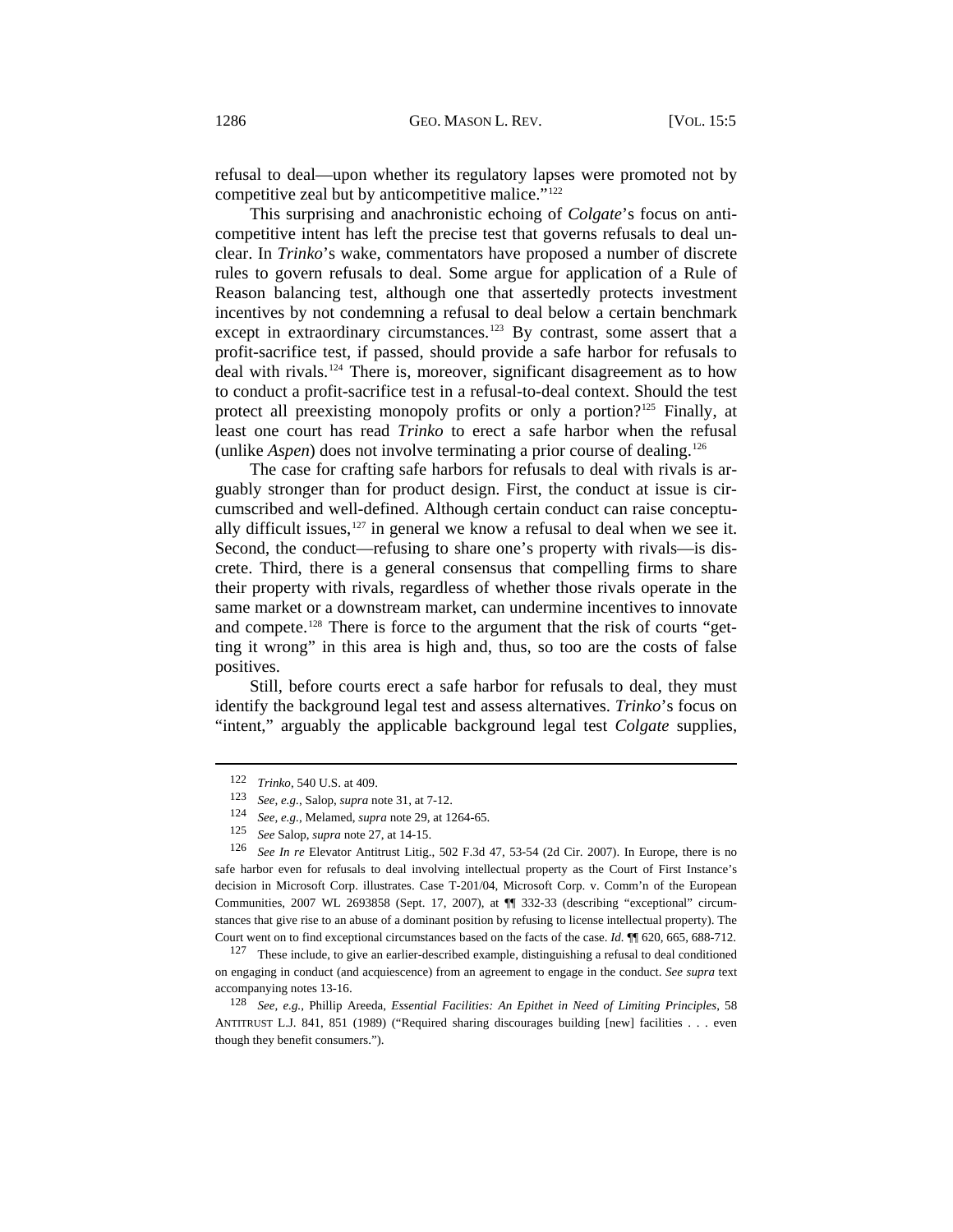hardly provides clear guidance; for it is unclear when a firm's refusal to deal with rivals crosses the line from "competitive zeal" to "anticompetitive malice."[129](#page-22-0) The profit-sacrifice test may be a useful rule of inclusion (i.e., it indicates circumstances meriting further inquiry); but adopting it as a safe harbor raises a range of further issues, including: (1) Which competitionharming refusals to deal would remain unredressed if legality turns on the absence of a profit sacrifice?; (2) What are the likely costs to competition and consumers of not applying a different legal test (e.g., perhaps a weighted balancing test, where anticompetitive effect must clearly outweigh the adverse impact on incentives to innovate and other factors) to such conduct?; (3) Is there a substantial risk of the rule's undesired extension to refusals to deal with customers?; and (4) Is the profit-sacrifice test any easier to apply, or predict, than alternative legal tests? These are the questions that post-*Trinko* courts should ask.

# C*. Bundled (or Conditioned) Discounts*

l

Bundled or conditioned discounts present the area in which the stakes in the safe harbor debate are perhaps the highest. Bundled discounts de-scribe a diverse array of practices, many common in competitive markets.<sup>[130](#page-22-1)</sup> In the case of single products, the concept includes volume- and marketshare discounts. In the case of multiple products, conditioned discounts include, among other conduct: discounts for meeting increased sales targets when purchasing from multiple divisions, part of the conduct held to violate Section 2 in *LePage's*;<sup>[131](#page-22-2)</sup> "economic" tie-ins, whereby one product is functionally unavailable separately because steep discounts for it are conditioned on taking a separate product; and innumerable variations on these themes<sup>[132](#page-22-3)</sup>

Although describing a fairly wide swath of pricing practices, there is a core "bundled discounting" case that can raise competitive concerns: when a firm conditions discounts on a monopoly product on customers taking

<sup>129</sup> Verizon Commc'ns, Inc. v. Law Offices of Curtis V. Trinko, 540 U.S. 398, 409 (2004).

<span id="page-22-1"></span><span id="page-22-0"></span><sup>130</sup> *See generally* Bruce H. Kobayashi, *Does Economics Provide a Reliable Guide to Regulating Commodity Bundling by Firms? A Survey of the Economic Literature*, 1 J. COMPETITION L. & ECON. 707, 707-08 (2005) ("Bundling is a ubiquitous phenomenon."); Letter from Timothy J. Muris, Professor, George Mason University School of Law, to Deborah A. Garza, Chair, Antitrust Modernization Comm'n 3 (July 15, 2005) [hereinafter Muris], *available at* [http://govinfo.library.unt.edu/amc/](http://govinfo.library.unt.edu/amc/commission_hearings/pdf/Muris.pdf) [commission\\_hearings/pdf/Muris.pdf](http://govinfo.library.unt.edu/amc/commission_hearings/pdf/Muris.pdf) ("Bundling is a ubiquitous, but not a uniform, practice."). *But cf.* Roy T. Englert, Jr., *Defending the Result in* LePage's v. 3M: *A Response to Other Commentators*, 50 ANTITRUST BULL. 481, 493 (2005) ("Bundled rebates involving *monopoly* products are not ubiquitous as far as I know." (emphasis added)).

<sup>131</sup> LePage's Inc. v. 3M Co., 324 F.3d 141 (3d Cir. 2003) (en banc).

<span id="page-22-3"></span><span id="page-22-2"></span><sup>132</sup> *See generally* Kobayashi, *supra* note 130, at 707 (discussing the many types of bundling and economic literature in the area).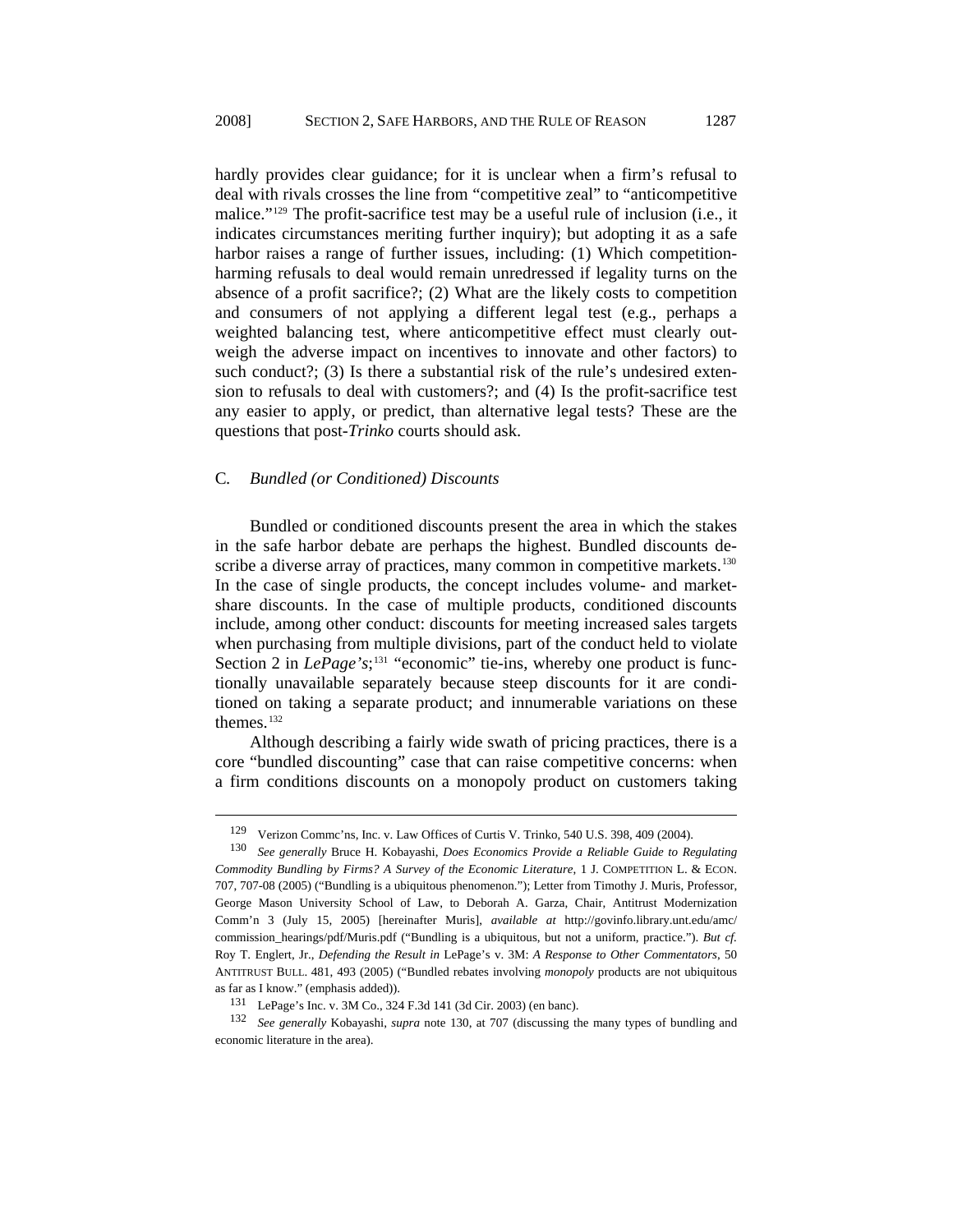some quantity (which can be expressed any number of ways) of another product that faces competition. The basic objection is that such discount structures can place single-product producers of the competitive product at a disadvantage. To retain customers in the face of the bundle, the singleproduct rival (in a simple model) must reduce the price of the competitive product in the aggregate by the amount of the discount on the monopoly product.[133](#page-23-0) Put differently, the discount on the monopoly product translates into a "tax" on the single-product rival.<sup>[134](#page-23-1)</sup>

There is little dispute among courts and commentators that monopo-lists can impose this "tax" on single-product rivals;<sup>[135](#page-23-2)</sup> significant controversy, however, surrounds its competitive significance. The *LePage's* court, largely following the lead of antecedent *SmithKline*, [136](#page-23-3) arguably held that a monopolist's imposing of such a "tax" on rivals is presumptively exclusionary under Section 2 when it reduces the rival's competitive constraint on the monopolist, a presumption that the defendant 3M failed to rebut with an efficiency justification.<sup>[137](#page-23-4)</sup> *LePage's* has generated significant controversy. For example, many assert that the *LePage's* court did not clearly articulate what property made the bundled discounts unlawful.[138](#page-23-5) Was the vice merely the adverse effect on the plaintiff? Something else? If something else, *what* else? According to this critique, *LePage's* failed to articulate *any* coherent Section 2 legal test for bundled discounts.<sup>[139](#page-23-6)</sup>

More fundamentally, many critique *LePage's* on the ground that its outcome harms rather than benefits competition by protecting inefficient competitors and by creating incentives for firms to pull their competitive punches. This point of view analogizes bundled discounts to predatory pricing. Observing that *Brooke Group* (and *Barry Wright*) created a safe harbor for above-cost pricing conduct in part on the asserted ground that such conduct cannot exclude equally efficient rivals, many argue that a cost-based l

<sup>133</sup> *See, e.g.*, Barry Nalebuff, *Exclusionary Bundling*, 50 ANTITRUST BULL. 321, 327 (2005).

<span id="page-23-1"></span><span id="page-23-0"></span><sup>134</sup> *See* Willard K. Tom et al., *Anticompetitive Aspects of Market-Share Discounts and Other Incentives to Exclusive Dealing*, 67 ANTITRUST L.J. 615, 627 (2000) (explaining how "tax" or "penalty" operates in the case of market-share discounts); *see also* SmithKline Corp. v. Eli Lilly & Co., 575 F.2d 1056, 1065 (3d Cir. 1978).

<span id="page-23-2"></span><sup>135</sup> *See generally* AMC REPORT, *supra* note 52, at 96 (illustrating how a bundled discount can disadvantage a single-product rival), *available at* [http://govinfo.library.unt.edu/amc/report\\_recommen](http://govinfo.library.unt.edu/amc/report_recommendation/chapter1.pdf)[dation/chapter1.pdf.](http://govinfo.library.unt.edu/amc/report_recommendation/chapter1.pdf)

<sup>136</sup> *SmithKline Corp.*, 575 F.2d at 1056.

<span id="page-23-4"></span><span id="page-23-3"></span><sup>137</sup> *See, e.g.*, Thomas A. Lambert, *Evaluating Bundled Discounts*, 89 MINN. L. REV. 1688, 1718-19 (2005) (so reading *LePage's*). See Englert, *supra* note 130, at 492-96, for a defense of the result in *LePage's* on this ground.

<span id="page-23-5"></span><sup>138</sup> Muris, *supra* note 130, at 9 ("[T]he Third Circuit failed to articulate clearly what aspect of 3M's bundled rebates constituted exclusionary conduct." (citing Brief of the United States as Amicus Curiae at 8, 3M Co. v. LePage's Inc., 542 U.S. 953 (2004) (No. 02-1865), 2004 WL 1205191)).

<span id="page-23-6"></span><sup>139</sup> *See* Jacobson, *supra* note 52, at 23 ("*LePage's Inc. v. 3M* . . . provides no guidance to business firms or their counselors as to which bundled pricing strategies are permissible and which are not."); *id.* at 24 ("[*LePage's*] articulated no actual 'test' for courts to apply.").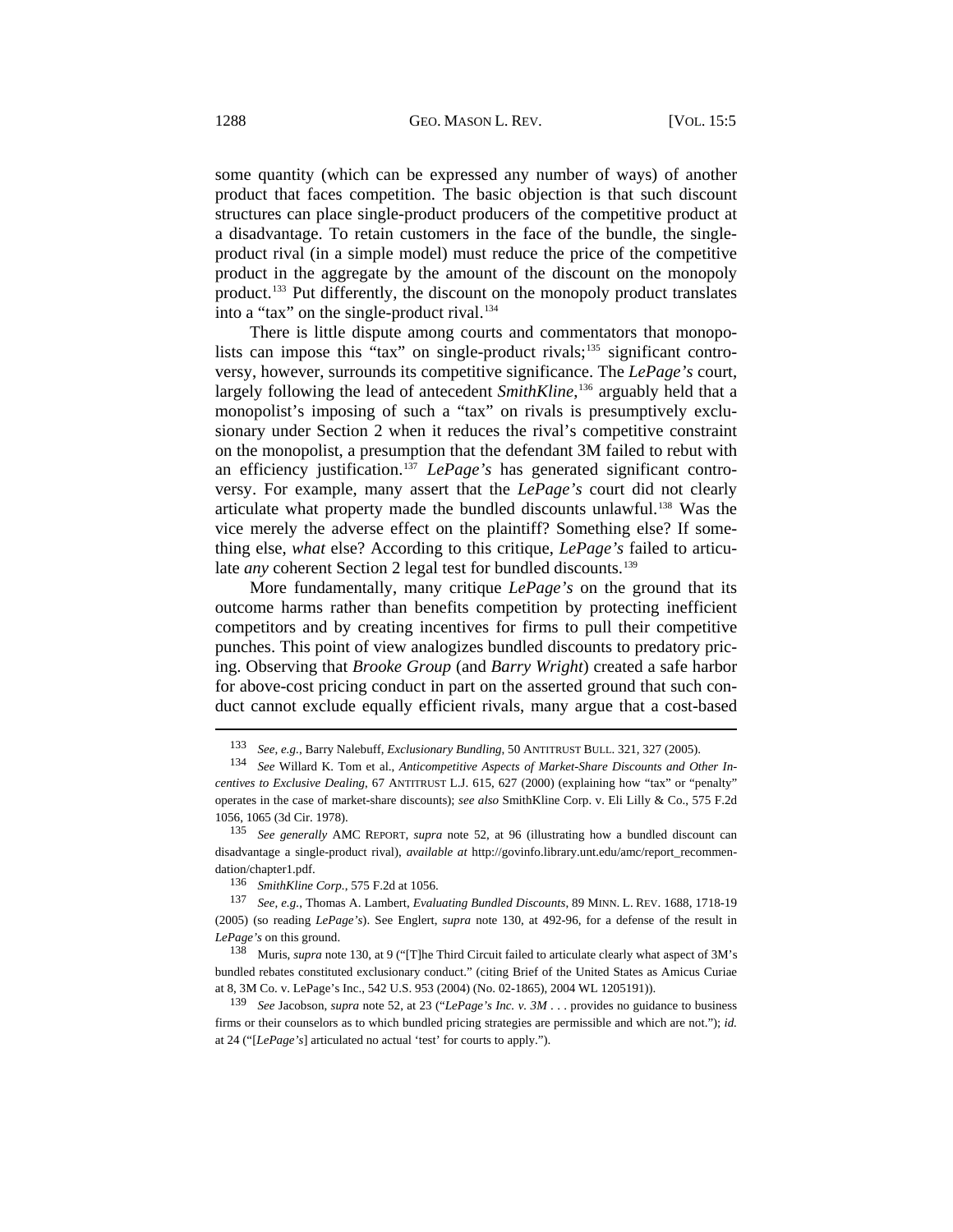approach should provide a protective screen for bundled discounts. All that is required, it is asserted, is to adapt *Brooke Group* to a multi-product context by allocating all discounts in the bundle to the competitive product and then determining whether that product is being sold above cost. If the competitive product is sold above cost under the resulting calculation, the argument runs, the bundle should be per se lawful. If not, further inquiry is required.

The Antitrust Modernization Commission ("AMC") recently recommended this approach to bundled discounts. The Commission proposed:

The first two requirements reflect a modified *Brooke Group* rule. The third requirement supplements *Brooke Group* with a Rule of Reason backstop. In other words, it is not enough for the plaintiff to demonstrate belowcost pricing with a reasonable prospect of recoupment; the plaintiff must also show an overall anticompetitive effect is likely (and/or rebut any asserted procompetitive justifications). The AMC's proposed test thus transforms *Brooke Group*'s two-part test for identifying predatory-pricing schemes that are likely to be anticompetitive into a mere screen that narrows the class of discounting practices subject to an underlying Rule of Reason balancing standard. Put differently, "[t]he AMC's test, fundamentally, is the consumer welfare effects test with a safe harbor."[141](#page-24-1)

The justification for this cost-based safe harbor, according to its proponents, is that the benefits to antitrust enforcement of alternative legal tests are greatly outweighed by their costs. Echoing *Barry Wright*, it is argued that bundled discounts that can only exclude or impede less efficient singleproduct rivals are unlikely to result in significant long-term competitive harm. On the other side of the ledger, exposing all bundled discounts to a multi-factor Rule of Reason analysis threatens substantial false positives and is likely to deter many procompetitive pricing strategies. Undesirable spillover of the safe harbor into other areas of antitrust is assertedly avoided by making the cost-based test inapplicable when the monopolist declines to make the competitive product available on a stand-alone basis (and thus deprives the fact-finder of a benchmark against which to assess whether the competitive product is indeed sold below cost). Such cases, rather, should

Courts should adopt a three-part test to determine whether bundled discounts or rebates violate Section 2 of the Sherman Act. To prove a violation of Section 2, a plaintiff should be required to show each one of the following elements (as well as other elements of a Section 2 claim): (1) after allocating all discounts and rebates attributable to the entire bundle of products to the competitive product, the defendant sold the competitive product below its incremental cost for the competitive product; (2) the defendant is likely to recoup these short-term losses; and (3) the bundled discount or rebate program has had or is likely to have an adverse effect on competition.<sup>[140](#page-24-0)</sup>

<sup>140</sup> AMC REPORT, *supra* note 52, at 99.

<span id="page-24-1"></span><span id="page-24-0"></span><sup>141</sup> Jacobson, *supra* note 52, at 27.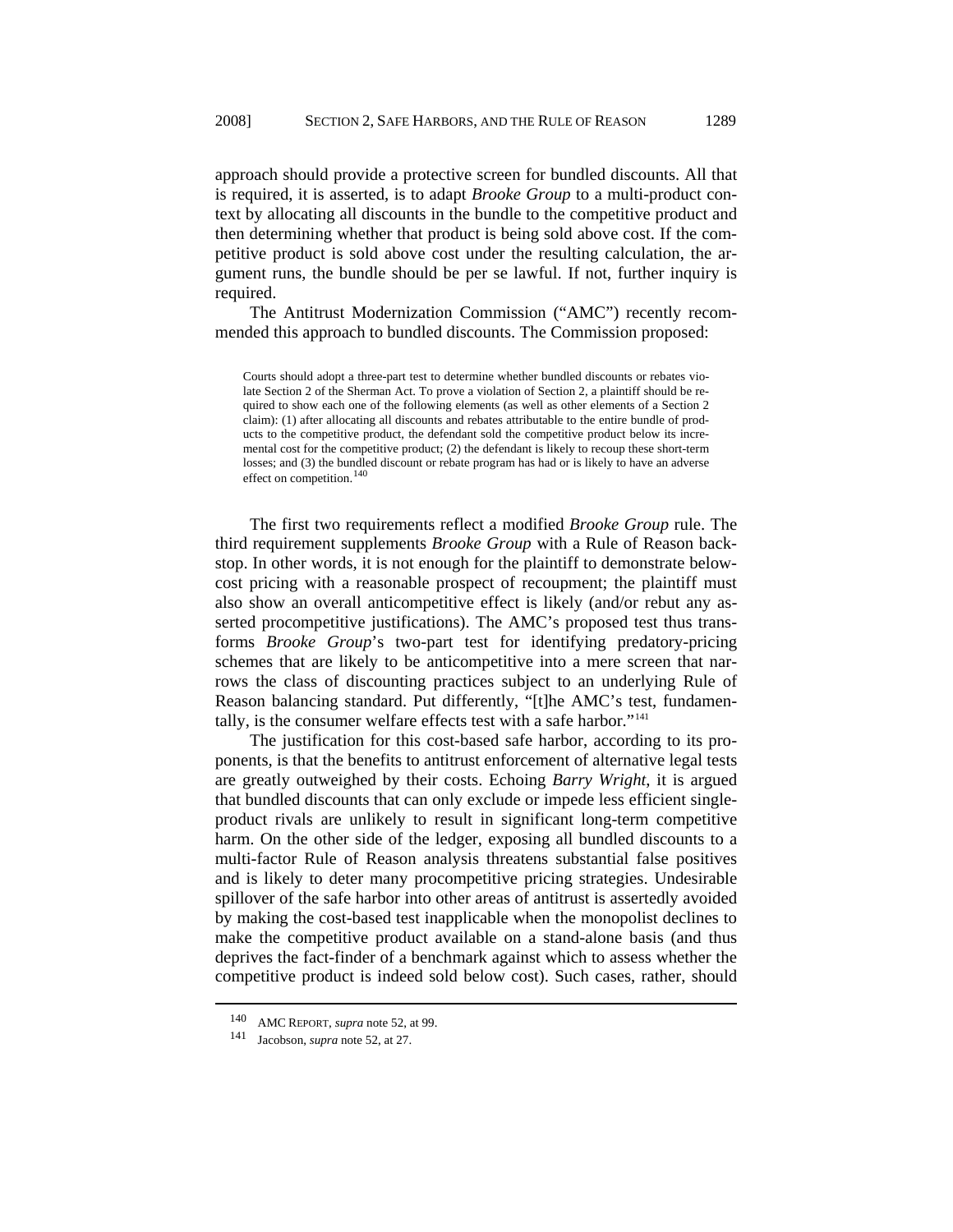be tested under exclusive dealing or tying principles where, it is asserted, no cost-based safe harbor properly applies.<sup>[142](#page-25-0)</sup>

The AMC's proposal, however, is not the only proposed legal test for bundled discounts.[143](#page-25-1) Some reject the predatory-pricing analogy for bundled discounts as inherently flawed, and instead argue that "bundled discounts raise anticompetitive concerns similar to those raised by exclusive dealing and tying arrangements."[144](#page-25-2) A cost-based test, these commentators further argue, suffers from numerous flaws.[145](#page-25-3) Among other criticisms, it is asserted that the attribution test improperly posits "disequilibrium behavior"—the monopolist could always make the bundle more restrictive, and at some point likely could make the "tax" great enough to exclude an equally efficient single-product rival.<sup>[146](#page-25-4)</sup> Knowing this, the argument runs, such a rival will not seek to price-compete against the bundle. Moreover, these commentators posit, less efficient rivals protect consumers by constraining monopoly pricing. Accordingly, they argue, a deliberately underinclusive rule that gives strategies to exclude "less efficient" rivals a free pass is likely, on balance, to harm consumers, particularly because cost-based rules themselves are difficult to apply and are prone to error.<sup>[147](#page-25-5)</sup> By contrast, some have criticized the attribution test as overinclusive because it potentially condemns numerous bundled discounts that are competitively benign.<sup>148</sup>

In PeaceHealth,<sup>[149](#page-25-6)</sup> the Ninth Circuit largely—but not completely adopted the AMC's proposed test. Examining the Ninth Circuit's (incomplete) reasons for selecting between candidate Section 2 legal tests shows the importance of fully and completely undertaking the common-law inquiry that Section 2's Rule of Reason requires.

*PeaceHealth* involved the markets for primary and secondary care on the one hand, and tertiary care on the other, in Lane County, Oregon.<sup>[150](#page-25-7)</sup> Among other things, much larger PeaceHealth (which offered all types of care) gave insurers better deals if they purchased all three types of care from it than if insurers "purchased tertiary services from PeaceHealth, but

<sup>142</sup> *See id.* at 26-27.

<sup>143</sup> See Lambert, *supra* note 137, at 1706-56, for a summary of various proposed approaches.

<span id="page-25-3"></span><span id="page-25-2"></span><span id="page-25-1"></span><span id="page-25-0"></span><sup>144</sup> *E.g.*, EINER ELHAUGE & DAMIEN GERADIN, GLOBAL ANTITRUST LAW AND ECONOMICS 626 (Found. Press 2007).

<sup>145</sup> *See, e.g.*, *id.* at 626-31.

<sup>146</sup> *See id.* at 630.

<sup>147</sup> *See, e.g.*, *id.* at 628-30 (summarizing critiques of cost-based approach).

<span id="page-25-5"></span><span id="page-25-4"></span><sup>148</sup> *See, e.g.*, Herbert J. Hovenkamp & Erik N. Hovenkamp, *Exclusionary Bundled Discounts and the Antitrust Modernization Commission* 10-20 (Univ. of Iowa Legal Studies Research Paper, No. 08- 13, 2008), *available at* http://ssrn.com/abstract=1126723 (critiquing AMC's attribution test on numerous grounds including its potential to condemn bundled discounts that take advantage of joint costs, implement secret price-cuts in oligopoly, or reflect welfare-increasing price-discrimination).

<span id="page-25-7"></span><span id="page-25-6"></span><sup>149</sup> Cascade Health Solutions v. PeaceHealth, 502 F.3d 895 (9th Cir. 2007), *amended by*, 515 F.3d 883 (9th Cir. 2008).

<sup>150 515</sup> F.3d at 891.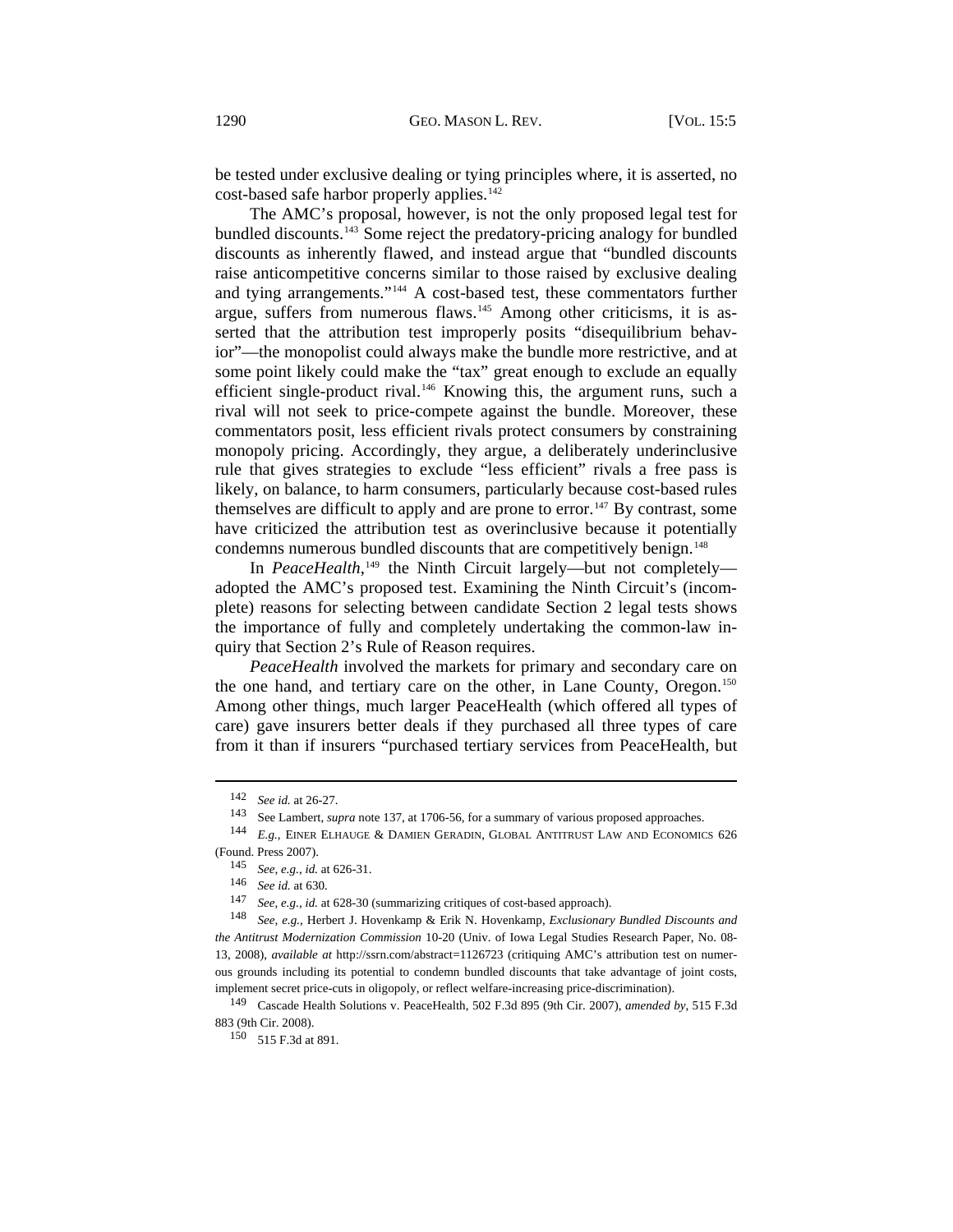at least some primary and secondary service from [PeaceHealth's smaller, single-hospital rival] McKenzie."<sup>[151](#page-26-0)</sup> Instructed based on a charge for bundled discounts derived from *LePage's* that did not require below-cost pricing, a jury returned an attempted monopolization verdict for McKenzie, which was awarded treble damages and attorneys fees.<sup>[152](#page-26-1)</sup> In the first court of appeals decision since *LePage's* to address bundled discounts in detail having first taken the unusual step of calling for amicus submissions—the Ninth Circuit vacated the judgment.<sup>[153](#page-26-2)</sup>

The Ninth Circuit began its analysis in exactly the place as the framework advanced here: the court examined the competitive harms posed by bundled discounts in order to select the applicable baseline legal test.<sup>[154](#page-26-3)</sup> The court recognized that "the principal anticompetitive danger of the bundled discounts offered by PeaceHealth is that the discounts could freeze McKenzie out of the" market where they both operate because McKenzie "does not provide the same array of services as PeaceHealth."<sup>[155](#page-26-4)</sup> In other words, the court acknowledged that PeaceHealth's bundled discounts placed a "tax" on its smaller rival. Parting ways, it said, with *LePage's*, the Ninth Circuit concluded that the "tax" posed a cognizable threat to "competition on the merits" only when it threatened to hinder an equally efficient rival.[156](#page-26-5) The court's focus on protecting only equally-efficient rivals led it to adopt *Brooke Group* as the guiding "baseline" legal test. Predatory pricing law, in effect, condemns only price-cuts that could exclude equally efficient rivals; bundled discounts, the court reasoned, also describe conduct that on its face is good for consumers—lowering price—and thus presumptively should be subject to similar principles.<sup>[157](#page-26-6)</sup> As the court put it:

Of course, in neither *Brooke Group* nor *Weyerhaeuser* did the Court go so far as to hold that in every case in which a plaintiff challenges low prices as exclusionary conduct the plaintiff must prove that those prices were below cost. But the Court's opinions strongly suggest that, in the normal case, above-cost pricing will not be considered exclusionary conduct for anti-

<sup>151</sup> *Id.* at 893.

<span id="page-26-1"></span><span id="page-26-0"></span><sup>152</sup> *Id.* 

<sup>153</sup> *Id.* at 917-18.

<sup>154</sup> *Id.* at 894-97.

<sup>155</sup> *Id.* at 897.

<sup>156</sup> *PeaceHealth*, 515 F.3d at 890, 909-10.

<span id="page-26-6"></span><span id="page-26-5"></span><span id="page-26-4"></span><span id="page-26-3"></span><span id="page-26-2"></span><sup>157</sup> Several commentators nonetheless contend that bundled discounts in many circumstances are not reasonably necessary to achieve price cuts (but the practice can facilitate price discrimination). *See, e.g.*, Englert, *supra* note 130, at 493-96 ("[T]here is absolutely no reason to think that bundled rebates move prices in the right direction."); ELHAUGE & GERADIN, *supra* note 144, at 632-33; Jacobson, *supra* note 52, at 24. But employing this reasoning to effectively require defendants to justify many bundles, it is argued, "ignores the real-world effect of placing the burden of justification on the discounter." Lambert, *supra* note 137, at 1724-25.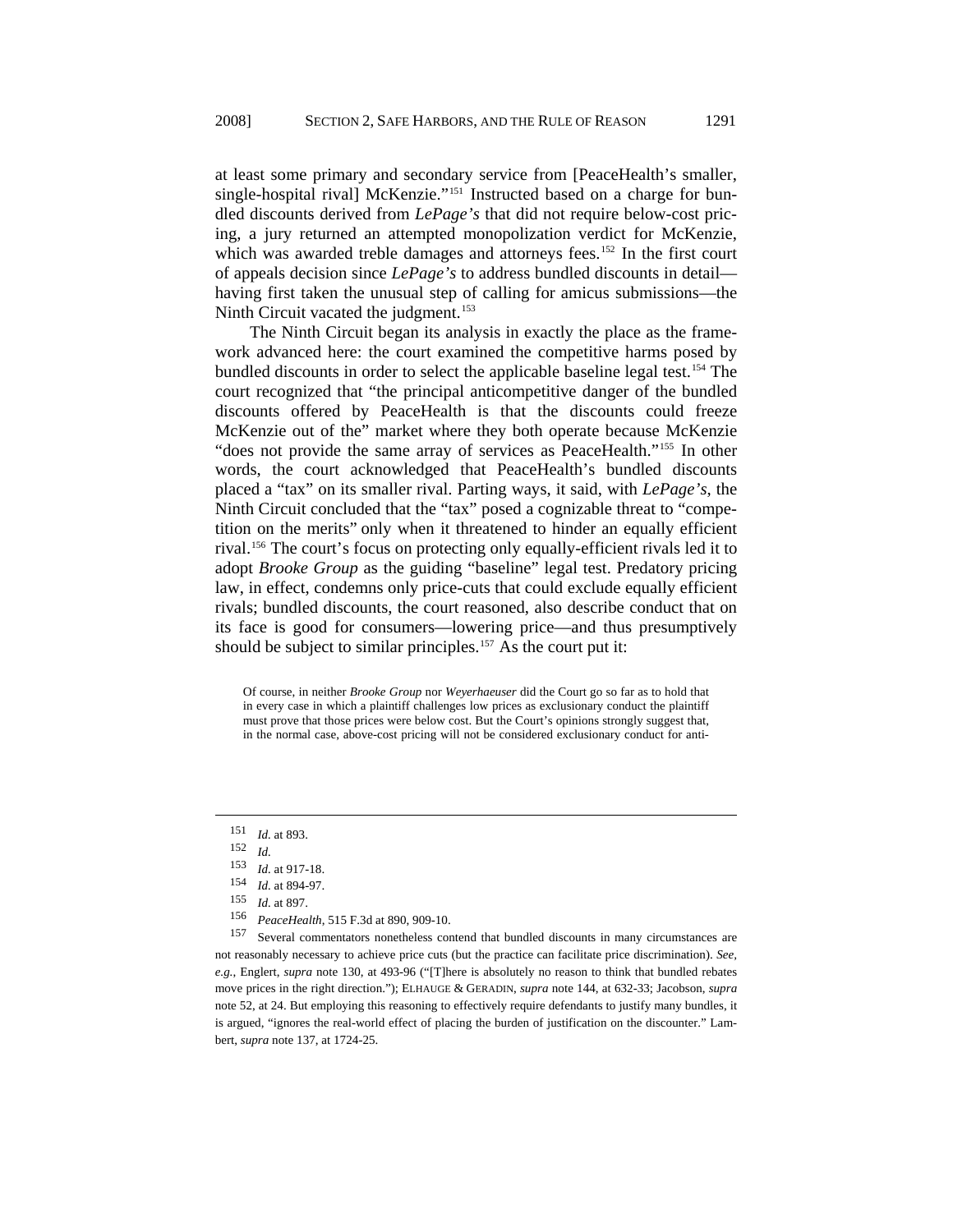trust purposes, and the Court's reasoning poses a strong caution against condemning bundled discounts that result in prices above a relevant measure of costs.<sup>15</sup>

Although adopting the *Brooke Group* baseline, the court recognized that predatory pricing principles might not govern all bundled discounts. The AMC, for example, recommended subjecting bundled discounts to different baseline tests depending on whether the competitive product is made available on a stand-alone basis.<sup>[159](#page-27-1)</sup> The Ninth Circuit reserved judgment on this issue.[160](#page-27-2) But by recognizing that different *forms* of bundled discounts might warrant distinct legal treatment, the Ninth Circuit raised more generally an issue that it declined to explore: whether different baselines for bundled discounts might be appropriate depending on the *type of competitive harm* the discounts pose. For example, the court might have asked whether bundled discounts that threaten harm to competition by raising rivals' costs might be treated differently, and thus subjected to a differ-ent legal test, than bundled discounts that threaten price predation.<sup>[161](#page-27-3)</sup> By adopting the *Brooke Group* metaphor generally, the court can be faulted for not undertaking a more rigorous examination of whether a different default legal test might better minimize error and enforcement costs. The court expressly recognized that "*Brooke Group*'s safe harbor for above-cost discounting" is "not based on a theory that above-cost pricing strategies can never be anticompetitive, but rather on a *cost-benefit rejection* of a more nuanced rule."[162](#page-27-4) Apart from its caveat for stand-alone availability, the court appeared to assume, rather than determine through a more careful analysis, that the cost-benefit analysis yields the same answer for all types of bundled discounts.<sup>163</sup>

l

<span id="page-27-3"></span><span id="page-27-2"></span><span id="page-27-1"></span><span id="page-27-0"></span>161 See Englert, *supra* note 130, at 482-84, for an analysis that bundled discounts can anticompetitively raise rivals' costs by depriving the rival of scale economies. Many commentators recognize that bundled discounts can harm competition in distinct ways. *See, e.g.*, Muris, *supra* note 130, at 12-18 (distinguishing the use of bundled discounts to engage in price predation, "de facto" tying, and to exclude rivals through increasing switching costs).

<sup>158</sup> *PeaceHealth*, 515 F.3d at 901.

<sup>159</sup> *See* Jacobson, *supra* note 52, at 26-27.

<sup>160</sup> *See PeaceHealth*, 515 F.3d at 916 n.27.

<sup>162</sup> *PeaceHealth*, 515 F.3d at 904 (emphasis added).

<span id="page-27-4"></span><sup>163</sup> Cost-benefit analysis need not necessarily yield a fundamentally different test for different circumstances. *Cf.* Muris, *supra* note 130, at 3 n.8 (arguing that the difficulty of proof under proposed test for bundled discounts does not necessarily justify distinct legal treatment). However, it might justify exceptions. For example, the court in *Meijer, Inc. v. Abbott Labs.* read *Peace Health* to permit crafting an "exception" when mechanically applying the attribution test with an "average variable costs" benchmark would be a poor match with the theory of competitive harm. 544 F. Supp. 2d 995, 1002-05 (N.D. Cal. 2008). Specifically, *Meijer* held that, even if the defendant meets the attribution test in the case of a dual-purpose pill, the implied average variable cost of the competitive product might be so small that applying the attribution test (if based on average variable costs) "would stifle competition" by deterring entry by an equally efficient rival, because such a new entrant could not recover its massive fixed costs. *See id.*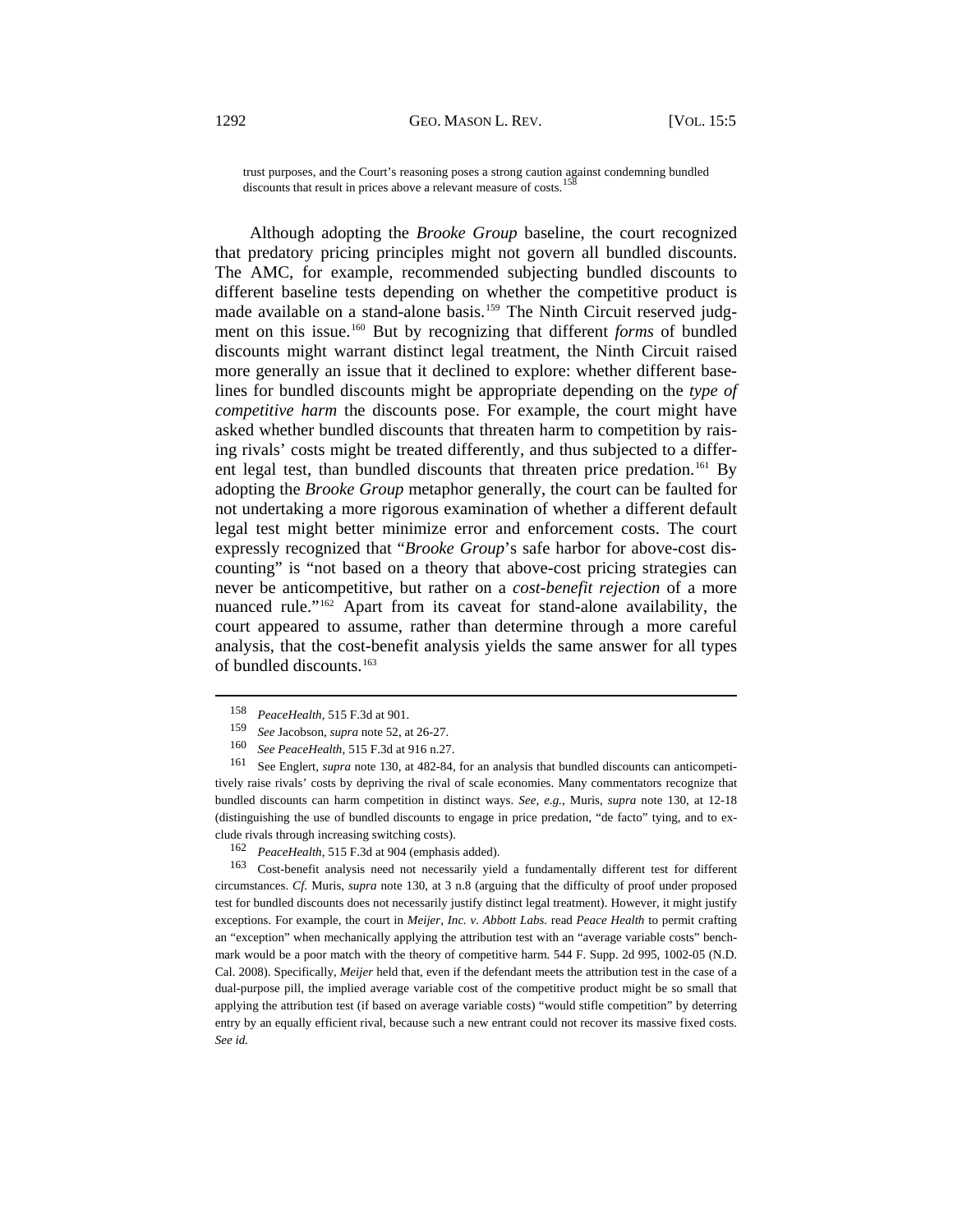The next step in employing the Rule of Reason to select appropriate Section 2 legal tests is for courts to consider whether to depart from, or in some way modify, the baseline legal test. Here, the court answered both "no" and "yes." The Ninth Circuit's view that bundled discounts fundamen-tally involve price-cutting<sup>[164](#page-28-0)</sup> essentially predetermined the court's conclusion that it ought to apply a cost-based framework. Reiterating the Supreme Court's concern that wrongly condemning price-cutting generates costly false positives, the court reasoned that "the course safer for consumers and our competitive economy" is to hold that "the exclusionary conduct element of a claim arising under § 2 of the Sherman Act cannot be satisfied by reference to bundled discounts unless the discounts result in prices below an appropriate measure of the defendant's costs."[165](#page-28-1) Notably, the court appeared to assume that *LePage's* supplied the only alternative to *Brooke Group*, and found that alternative wanting.<sup>[166](#page-28-2)</sup> The court did not, for example, inquire whether a different expression of the Rule of Reason—for example, a test under which a cost-based screen is only a presumptive rather than a completely preclusive safe harbor—might be appropriate, either generally or to any classes of bundled discounts. Nor did the court consider in any detail the costs to antitrust enforcement of its rule, under which the competitive constraint asserted by a less efficient rival counts for nothing.

Although adopting a cost-based safe harbor, the Ninth Circuit nonetheless recognized that differences between single-product price-cutting and bundled discounting required modifying the *Brooke Group* test.<sup>[167](#page-28-3)</sup> For one thing, the court modified the "below cost" prong.<sup>[168](#page-28-4)</sup> Here, the court did in fact engage in a more rigorous evaluation of candidate legal tests. The court rejected an "aggregate" approach, under which the package featuring a bundled discount is deemed sold below cost only if the package's price is below the sum of all of its component's relevant costs, because another "rule exists that is more likely to identify anticompetitive bundled discounting practices while at the same time resulting in little harm to competition."[169](#page-28-5) The court also rejected the so-called *Ortho* test because that test's focus on the efficiency of a particular plaintiff undesirably would increase enforcement costs.[170](#page-28-6) Instead, the court adopted an attribution test that turns

<span id="page-28-0"></span><sup>164</sup> *PeaceHealth*, 515 F.3d at 903.

<sup>165</sup> *See id.* at 900-03.

<sup>166</sup> *See id.* at 906-09.

<sup>167</sup> *See id.* at 903-04.

<sup>168</sup> *See id.* at 903-07.

<span id="page-28-5"></span><span id="page-28-4"></span><span id="page-28-3"></span><span id="page-28-2"></span><span id="page-28-1"></span><sup>169</sup> *Id.* at 905. The "aggregate" approach has been critiqued as a virtual rule of per se legality that wrongly assumes "(1) that above-cost bundled discounts are so unlikely to exclude equally or more efficient competitors that the search for exclusionary bundled discounts is not worth the effort, or (2) that there is no alternative evaluative approach that is easily administrable and is unlikely to overdeter procompetitive discounts." Lambert, *supra* note 137, at 1705*.* See Muris, *supra* note 130, at 21-27, for a defense of the "aggregate" approach.

<span id="page-28-6"></span><sup>170</sup> *PeaceHealth*, 515 F.3d at 905.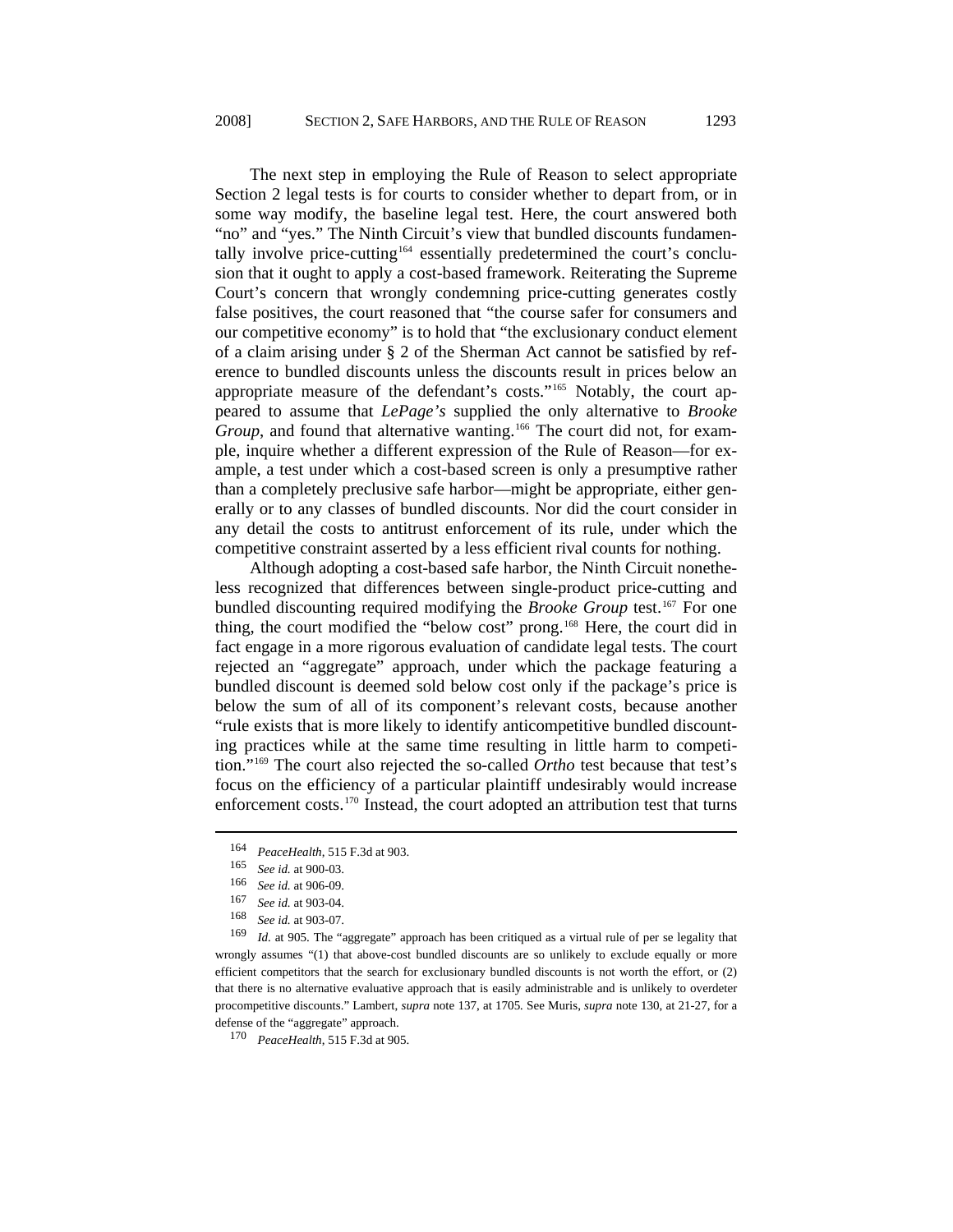solely on the defendant's cost structure under which, assertedly, "bundled discounts [are] legal unless the discounts have the potential to exclude a *hypothetical* equally efficient producer of the competitive product."<sup>[171](#page-29-0)</sup> This test, the court reasoned, "provides clear guidance for sellers that engage in bundled discounting" because "[a] seller can easily ascertain its own pries and costs of production and calculate whether its discounting practices" violate the rule.[172](#page-29-1) The court adopted average variable costs as the appropriate measure of costs based on the same minimize-enforcement-costs reasoning. $173$ 

Whether the Ninth Circuit selected the correct legal test to govern the type of bundled discount before it, the court's assertion that the adopted attribution test supplies "clear" guidance is overstated. In the test's application, courts may need to make further tradeoffs between providing clear notice and ensuring that the rule selected "identif[ies] anticompetitive bundled discounting practices while at the same time [causing] little harm to competition."[174](#page-29-3) For example, suppose the rival producer of the competitive product cannot contest all of the monopolist's sales of that product, but only a portion (and that the monopolist knows this). Should the attribution analysis assume, and be performed on the basis, that *all* sales of competitive product are contestable, or (as is reality) only that portion?

This question may seem down into the weeds, but the answer can greatly affect whether the attribution test, in at least this circumstance, serves its asserted purpose of protecting hypothetically equally efficient rivals from exclusionary bundles. The larger the base of sales over which the attribution test is conducted, the smaller the contribution of the monopoly product's discount to the cost of the competitive product, and the more likely that the competitive product in a package will be found to be sold above cost. A bright-line rule that assumes that a plaintiff can switch all sales is easier to apply (both by potential defendants and the courts); but it may fail to capture an important circumstance where, in the real world, a *more* efficient competitor can be excluded because that rival can only real-istically switch a portion of the defendant's sales.<sup>[175](#page-29-4)</sup>

l

<span id="page-29-4"></span><span id="page-29-3"></span>175 For example, suppose monopolist A sells X, which has market power, for \$100 on a stand-alone basis and Y for \$1. Y has a cost of \$.79/unit and X is sold well in excess of cost. There is a single customer who demands 1 unit of X and 100 units of Y. Suppose Firm B seeks to enter into the business of selling in competition of Y; Firm B's Y has lower per unit costs than Firm A's (suppose \$.75/unit), but B is capacity constrained, and can offer only 50 units. Further suppose that Firm A reacts to B's entry by creating a bundled option for the customer: if the customer purchases its requirements of Y from A (at \$1/unit), then the price of X drops to \$80; if not, X's price remains \$100. If the attribution test is conducted on the basis of all sales of Y, Firm A's bundle will pass the attribution test. The incremental

<sup>171</sup> *Id.* at 906.

<sup>172</sup> *Id.* at 907.

<span id="page-29-2"></span><span id="page-29-1"></span><span id="page-29-0"></span><sup>173</sup> *See id.* at 909-10. See *supra* note 163, for a discussion of the subsequent *Meijer* court's criticism of, and departure from, the average variable costs approach.

<sup>174</sup> *PeaceHealth*, 515 F.3d at 905.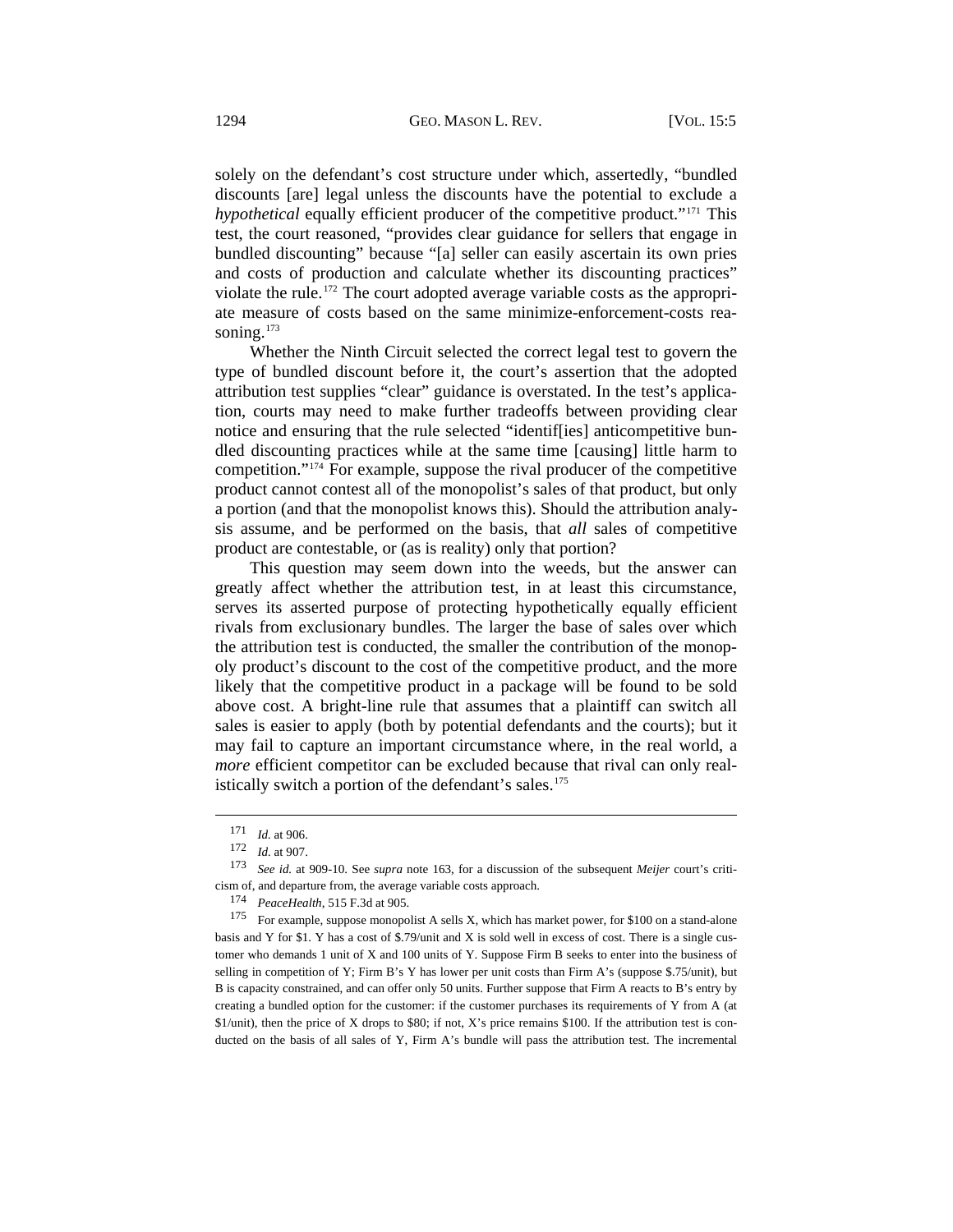Of course, entertaining evidence and expert testimony on the proper percentage of sales over which to conduct the attribution test would add to litigation (and potential error) costs without directly answering the ultimate question of whether the bundled discount at issue is likely to cause marketwide prices to rise or fall relative to a world without the practice. Courts applying or considering whether to adopt *PeaceHealth* must consider these possible additional sources of error and enforcement costs.

*PeaceHealth* also altered other aspects of the baseline *Brooke Group* test and declined to adopt modifications recommended by others. For example, the court declined to adopt the AMC-recommended recoupment requirement.[176](#page-30-0) The court explained that such a requirement might create false negatives in some cases by exonerating anticompetitive bundling strategies that require incurring no short-term loss.<sup>[177](#page-30-1)</sup> The court here, again, failed to consider whether the specific example it cited can be generalized to bundled discounts as a class such that the error and enforcement costs of a recoupment requirement exceed its benefits. Now, it may well be that the reduction of false positives from applying a recoupment screen to a subgroup of bundled discounts is not worth the costs to antitrust enforcement that stem from identifying when that secondary safe harbor ought to apply. Such a screen requires distinguishing between bundled discounts where recoupment is simultaneous and those where it is not, a step that may increase litigation costs for little gain. But the Ninth Circuit provided no convincing ground for its conclusion that a recoupment requirement is not "analytically helpful."<sup>[178](#page-30-2)</sup>

revenue from Y is \$100, which is greater than Y's incremental cost, including all discounts on X, which is \$99 ((\$.79 x 100) + \$20). This bundle can also exclude B, even if B reduces price down to its lower costs: the customer's total cost of X and Y if it deals only with A is  $$180 ($80 + $100)$ . By contrast, if the customer purchases 50 units of Y from Firm B (and, as it must, purchases the remainder from Firm A), the customer's total costs are \$187.50 (\$100 for X; \$50 for 50 units of Y from Firm A; and \$37.50 (50 x \$.75) for 50 units of Y from Firm B). Accordingly, the bundle will induce the customer to deal only with Firm A, and under an attribution test conducted over all units, Firm A can exclude Firm B, even though Firm B is *more* efficient. By contrast, if the attribution test is conducted based on the number of contestable units (recognizing that 50 units of A are not in play, so the \$20 discount on X should be spread over 50 units, not 100), Firm A's bundling strategy will fail the attribution test. Incremental revenue from contestable units is \$50 (\$1 x 50), which is less than incremental cost \$59.50 ((\$.79 x 50)  $+$ \$20).

<span id="page-30-0"></span><sup>176</sup> The court also declined to adopt the AMC's proposed third prong of anticompetitive effects. The court believed that requirement redundant to a successful showing of antitrust injury. *See Peace-Health*, 515 F.3d at 910 n.21. The court not only misunderstood that antitrust injury is not the same as anticompetitive effects, but also ignored the possibility of government suits, where the antitrust injury doctrine is inapplicable.<br> $177$  See id.

<span id="page-30-2"></span><span id="page-30-1"></span><sup>&</sup>lt;sup>178</sup> Id. Some have advocated for a modified recoupment requirement or bundled discounts reoriented to inquire into potential anticompetitive effects. *See* Hovenkamp & Hovenkamp, *supra* note 148, at 20-27.